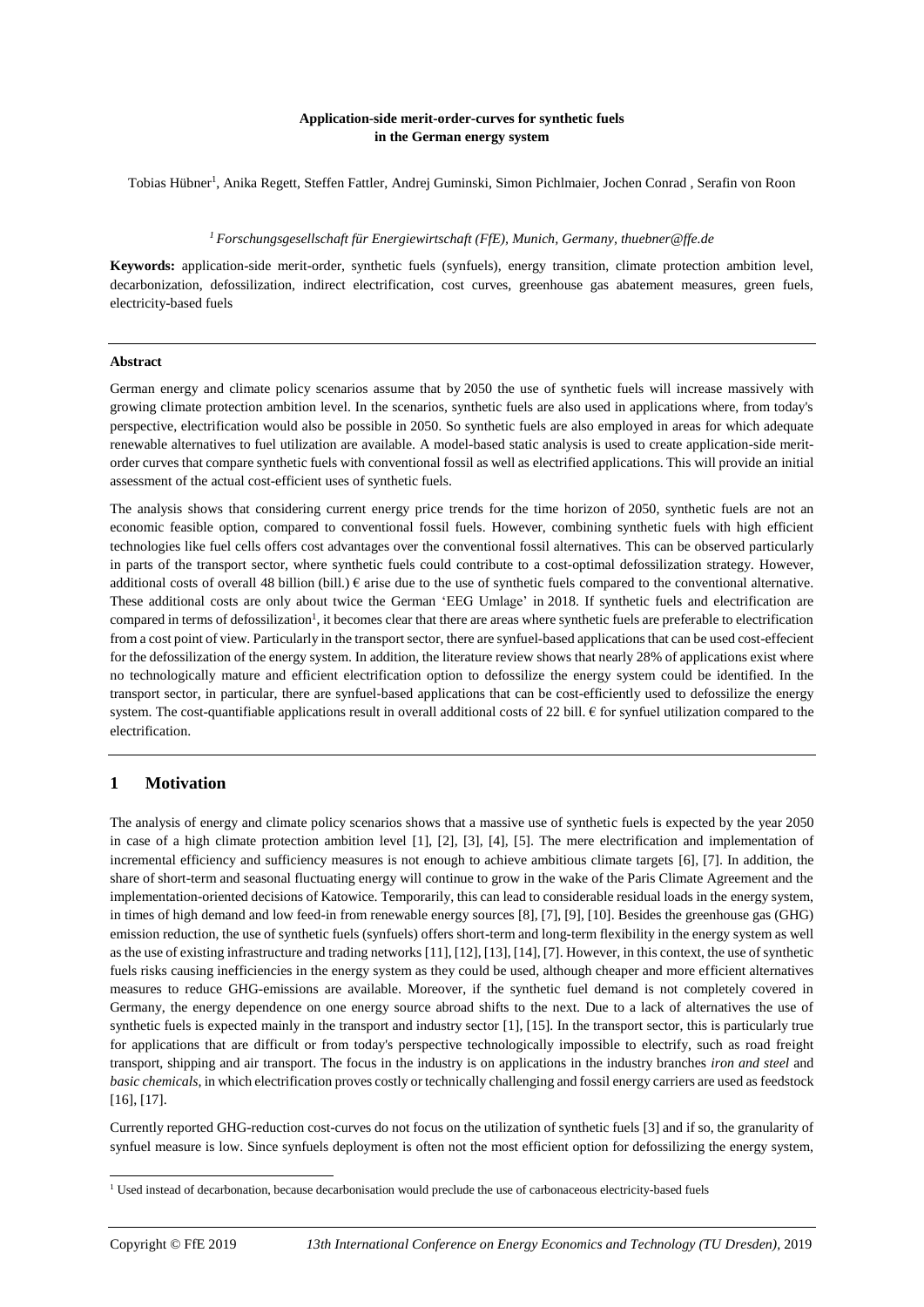renewable alternative measures must be included in the decision-making process. By considering the opportuneness, it is highlighted which synfuel measures are necessary in which applications in terms of GHG reduction and which areas can already be defossilized more cost-efficient by electrification measures. Besides inefficiencies that can result from the choice of the GHG reduction measure in the individual applications, also the additional costs are to be determined, which result from the use of synthetic fuels in comparison to conventional fuels. In this way, the additional costs in the energy transition can be captured by using synthetic fuels compared to current conventional technologies [18].

# **2 Methodological Procedure**

For the analysis of synthetic fuels utilization in the German energy system, cross-sectoral static merit-order-curves are compiled with a time horizon to 2050. Two investigation strategies are carried out: On the one hand, the synthetic fuel usage is compared with fossil fuel based applications in a merit-order. On the other hand, if possible, electric alternatives are identified and compared with the synthetic fuel input in a cost side differential-cost analysis. With a 100% renewable electricity mix, the comparison of synthetic fuels and electrification in both cases is expected to result in nearly complete reduction of GHG emissions in the energy system. The following analysis focuses on the private households, transport and industry sectors, without considering the use of synthetic fuels in the power sector. This is mainly due to the fact that renewable energy sources are considered to be an economically feasible option for defossilization of the power sector, assuming that the required flexibility in the energy system can be provided from the consumer side, e.g. industrial flexibility or vehicle-to-grid.

The methodological approach can be divided into five parts as shown i[n Figure](#page-1-0) 2-1.



<span id="page-1-0"></span>**Figure 2-1:** *Overview of the five main components of the methodological procedure*

In a first step the data required to create the cross-sectoral merit-order curves are collected via literature review and metaanalysis (1). In this way, synfuel and associated reference technologies are identified and their capital expenditure (CAPEX) and operational expenditure (OPEX) are recorded. In addition, the fossil final energy consumption of the reference technology is to be determined. The results of this literature analysis have already been published in advance in several publications and serve as input data in this consideration. In a second step (2) preparatory modeling work is carried out to calculate the annuity CAPEX and OPEX of the respective technologies by annuity method with time horizon of 2050. In the third methodological step, the respective substitution technology and the reference technology are selected, which are compared with each other. On the one hand, a conventional application using fossil fuels is employed, on the other hand an electrified application is used as a reference. In both cases, synthetic fuel application forms the substitution technology. In step (4), the required model calculations for differential costing between synfuel and reference application are performed. Finally, the results are evaluated, validated and transferred to merit-order curves via mekko-bar-charts (5).

#### **2.1 Data collection via literature review and meta-analysis**

In order to create application-side merit-order curves for synthetic fuels in the German energy system, a fundamental data research is required for technology and consumption parameters in the respective final energy sectors. This data research has not been conducted within this publication. For this purpose, the existing data of the sector models  $\text{SopHa}^2[19]$ , TraM<sup>3</sup> [20] and SmInd<sup>4</sup> [18], [21] are used. Required full costs differentiated according to investment and fixed operating cost, energy consumption as well as other specific parameters of the sectoral applications and their developments until 2050 are available in the sector-specific data. The collected CAPEX include investment costs in new as well as the retrofitting of existing

<sup>2</sup> Sector Model Private Households

<sup>&</sup>lt;sup>3</sup> Transport Model

<sup>4</sup> Sector Model Industry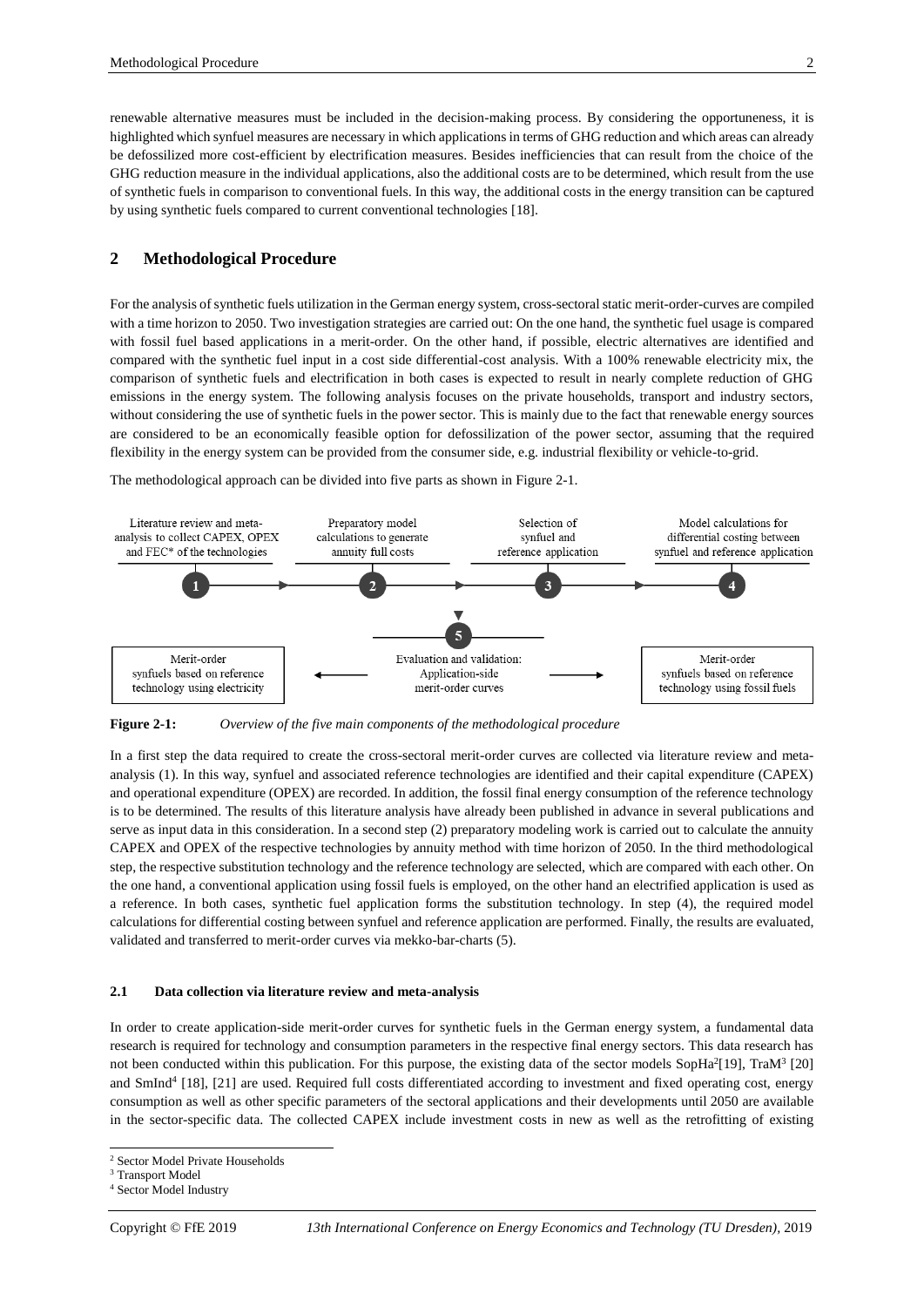equipment. The energy consumption of the applications constituting the basis for the calculation of the OPEX, which depend mainly on the energy price. Therefore, current energy prices as well as their future development have to be established. The static energy prices are calculated through a bottom-up modeling approach of the power sector.

In the underlying scenario modelling the final energy sectors and the energy prices, no technological leaps are assumed, but rather a reference development without high climate protection ambitions. System dynamic effects are not included in the analysis. This means that the changing market demand for synthetic energy sources does not entail an increase in electricity procurement costs or in higher costs for synthetic fuels themselves. In addition, there is no optimization of the power sector. System repercussions such as related expansion of infrastructure are not included in the analysis. Additional revenues through short- and long-term flexibility and security of supply are also not part of the analysis. If no additional investment costs arise from using synthetic fuels in existing applications, resulting differential costs does only consists of OPEX. For some applications learning curves are considered to establish the CAPEX development. When it is difficult to estimate a change in the application-related investment costs and moreover, only small effects on the costs are expected, learning curves are neglected [22], [22].

#### **2.2 Preparatory model calculations in order to generate annuity full costs**

As a basis for technology development, model calculations of the individual sectors with a time horizon of 2050 are required. The sector models, SopHa [19], TraM /[20] / and SmInd [18], [21] are used for this purpose. The sector models provide the basic investment and fixed operating costs as well as energy consumption and sector-specific parameters of the technologies. In all comparisons full costs of the applications are used to create the synfuel merit-order.

In order to create the application-side merit-order, the annuity full costs, which consist of investments and fixed operating costs, are used for the CAPEX calculation. The annuity of CAPEX is calculated by annuity method as follows (equation [\(2-1\)](#page-2-0)):

<span id="page-2-0"></span>
$$
a = C_0 \cdot af_{n,i} = C_0 \cdot \frac{(1+i)^n \cdot i}{(1+i)^n - 1} \tag{2-1}
$$

| a     | $E{a}$ :              | annuity                                  | al:           | lifetime of technology |
|-------|-----------------------|------------------------------------------|---------------|------------------------|
| $C_0$ | $[6]$ :               | initial investment/fixed operative costs | $[% / 100]$ : | interest rate          |
| af    | $\lceil 1/a \rceil$ : | annuity factor                           |               |                        |

In order to calculate the OPEX, in addition to the variable operating costs and the energy consumption of the technologies, energy prices are required. These are estimated through a separate modeling process also with a time horizon of 2050 (see 3.1). The differential OPEX arises mainly from the difference in energy prices and energy efficiency of the synfuel application compared to the fossil or electrified alternative.

#### <span id="page-2-2"></span>**2.3 Selection of synfuel and reference technology**

To generate the application-side merit-order curves, it is first necessary to outline comparable technologies. Applications that are already electrified or using renewable energy sources are not included in this analyses scope. Three different analysis are carried out, which are clearly summarized in [Table](#page-2-1) 2-1.

<span id="page-2-1"></span>

| <b>Table 2-1:</b> | Overview of the three analyzed cases |  |  |  |  |
|-------------------|--------------------------------------|--|--|--|--|
|-------------------|--------------------------------------|--|--|--|--|

|        | <b>Energy carrier of</b><br>substitution application | <b>Energy carrier of</b><br>reference application | <b>Characteristics of</b><br>the analysis                                                                                      |
|--------|------------------------------------------------------|---------------------------------------------------|--------------------------------------------------------------------------------------------------------------------------------|
| Case 1 | Synfuel                                              | Conventional fossil fuel                          | without technology change (TC)                                                                                                 |
| Case 2 | Synfuel                                              | Conventional fossil fuel                          | with TC; using efficient synfuel technology                                                                                    |
| Case 3 | Synfuel                                              | Electricity                                       | with TC; efficient synfuel is compared to<br>electrifiable application based on the FEC<br>related to conventional application |

First of all, conventional fossil fuel applications are compared to synfuel applications. In this case using of synfuels does not require any technology change (Case 1). For example, in the transport sector, conventional fossil gasoline is replaced by electricity-based liquid gasoline. This approach applies analogously to other frequently used energy carriers like diesel, natural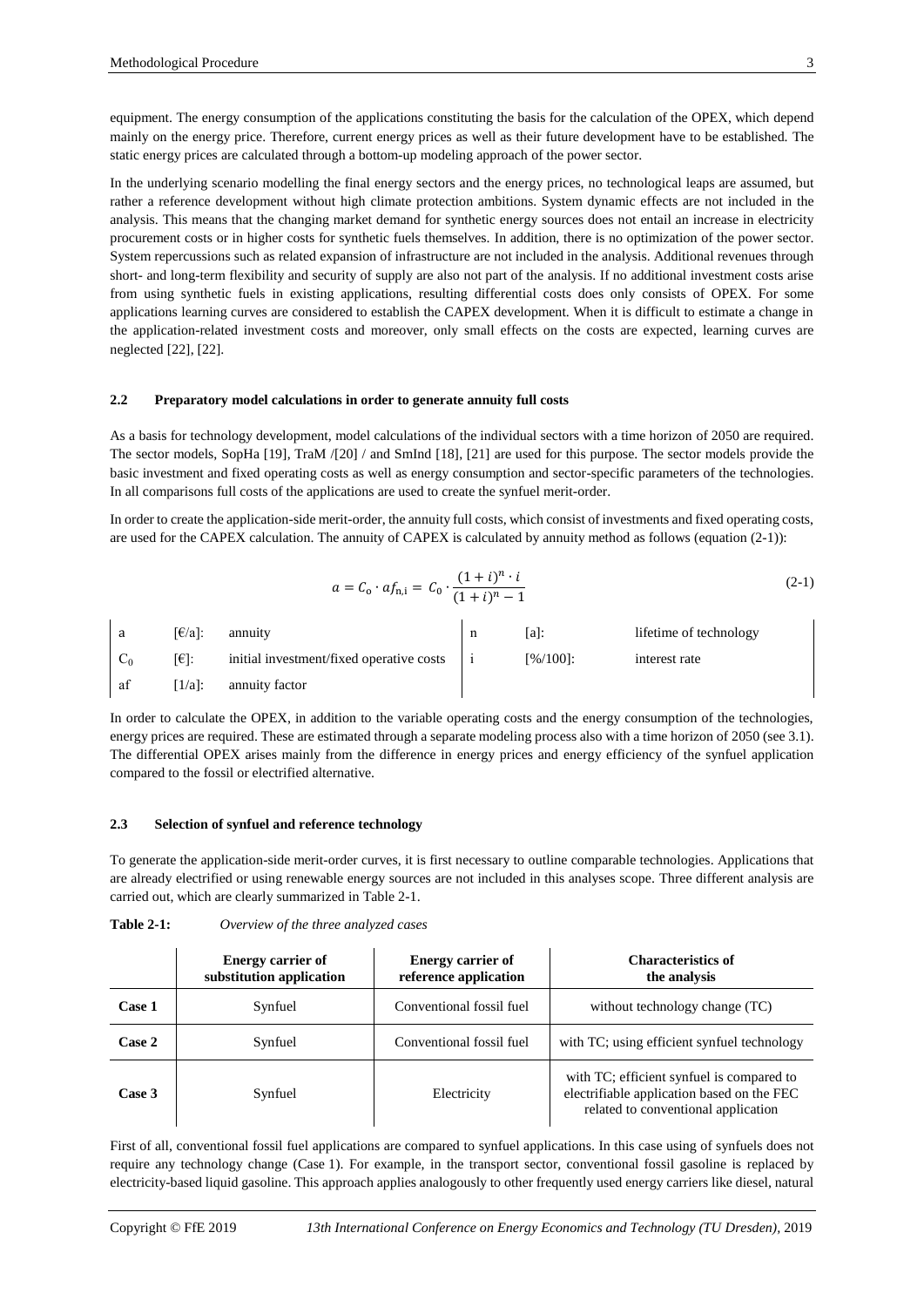gas, kerosene and oil. In private households as well as in the transport sector, using synfuel is possible for almost all applications, without the necessity of further technology changes. In contrast, only gas consumption above 500 °C according to the temperature distribution in [23] is employed for industrial applications. This can be explained through the following two reasons: On the one hand, the use of synthetic fuels expected to be crucial for the defossilization of high temperature industrial processes to supply heat, due to the lack of efficient electrification options. This also applies to the further cases below. On the other hand, the utilization of synthetic fuels requires a technology change in the industry sector due to the heterogeneity of most industrial processes. In this first form of the application-side merit-order curve, however, only applications without technology changes are analyzed.

In the second case, conventional fossil and synfuel applications are compared as well (Case 2). However in contrast to case one, synfuels are applied for technologies that allow higher efficiency. For this purpose synthetic fuels are applied for a more efficient available technology option. For example, the fuel cell is used instead of conventional otto or diesel engines in the transport sector. Another example is the replacement of oil boilers with more efficient gas boilers powered by synthetic methane instead of natural gas in the private household sector. In addition, this consideration includes the steel, cement and lime industrial processes. However, choosing a more efficient technology compared to Case 1 is, e.g. due to the lack of input data, not possible in every application. In order to include the complete energy consumption of the investigated final energy sectors, no technology change is carried out for the related sector-specific applications. Instead the electricity-based variant of the conventional energy carrier with the origin technology is used. For instance, similarly to the first case, electricity-based kerosene is employed in aircraft turbines instead of fossil kerosene.

In the third case, synfuel applications are compared with electrification options. As a basis the final energy consumption of the comparable conventional application is employed (Case 3). Here, the previously selected more efficient synfuel technologies (Case 2), such as the fuel cell for applications in the transport sector, are retained. If this is not possible, a different SynFuel alternative is chosen. For example, this applies to motorcycles in the transport sector where fuel cell application is not available. Moreover, in some cases an electrified reference technology is not available at all. For instance, considering the air transport subsector, from technological point of view, there is no efficient way for applications' electrification, due to the long travel distances. Nevertheless, in order to consider the whole energy consumption in the application-side merit-order curve, the non-electrifable applications are added to the left margin of the merit-order without specifying their costs. In this third case, both paths also include transformation of the energy system (related to defossilization). If the difference between the electric alternative and the synfuel application is presented in a merit-order, under the given assumptions, it can be concluded that all measures below the abscissa can be used for a cost efficient defossilization of the energy system.

An increased use of biomass is also not part of the analysis, since the sustainable domestic biomass potential is already being used almost completely<sup>5</sup> [24], [25]. Water and CO<sub>2</sub>, which are mainly needed as basic materials for the production of synthetic fuels, have no limiting effect [25]. The study also assumes that synthetic fuels are generated entirely with renewable energy.

#### **2.4 Model calculations for creating application-side merit-order curves**

If a synthetic fuel application is compared to its fossil or electric alternative, the cost components of the merit-order curves result from the difference between both application types. In mathematical terms, this can be expressed as follows (equation  $(2-2)$ ):

<span id="page-3-0"></span>
$$
\Delta costs_{app} = \frac{\sum_{i=1}^{n} (CAPEX_{syn,i} - CAPEX_{ref,i}) + \sum_{j=1}^{k} (OPEX_{syn,j} - OPEX_{ref,j})}{FEC_{conv,app}}
$$
\n(2-2)  
\n
$$
\Delta costs \quad [\text{E}]\text{:} \quad \text{specific delta costs}
$$
\n
$$
CAPEX \quad [\text{E}]\text{:} \quad \text{index application}
$$
\n
$$
FEC \quad [\text{d}]\text{:} \quad \text{index amplitude}
$$
\n
$$
FEC \quad [\text{kWh}]\text{:} \quad \text{final energy consumption}
$$
\n
$$
FEC \quad [\text{kWh}]\text{:} \quad \text{final energy consumption}
$$
\n
$$
[dl]\text{:} \quad \text{index synchronized } \text{total volume}
$$
\n
$$
[dl]\text{:} \quad \text{index conventional}
$$
\n
$$
[dl]\text{:} \quad \text{index conventional}
$$
\n
$$
[dl]\text{:} \quad \text{index conventional}
$$

The resulting cost differences are combined across sectors for each five-year time cycle between 2020 and 2050. Subsequently, the differential costs are prioritized, using a descending order from the lowest to the highest application pair. For each pair, the final energy consumption of the comparable conventional application is taking as a basis. All modelling input parameters are summarized in the appendix, enabling a database for understanding and reproducing the modelling results, as well as

l

<sup>5</sup> Cross-sectoral shift would be possible, but is not included in this consideration

<sup>6</sup> dl: dimensionless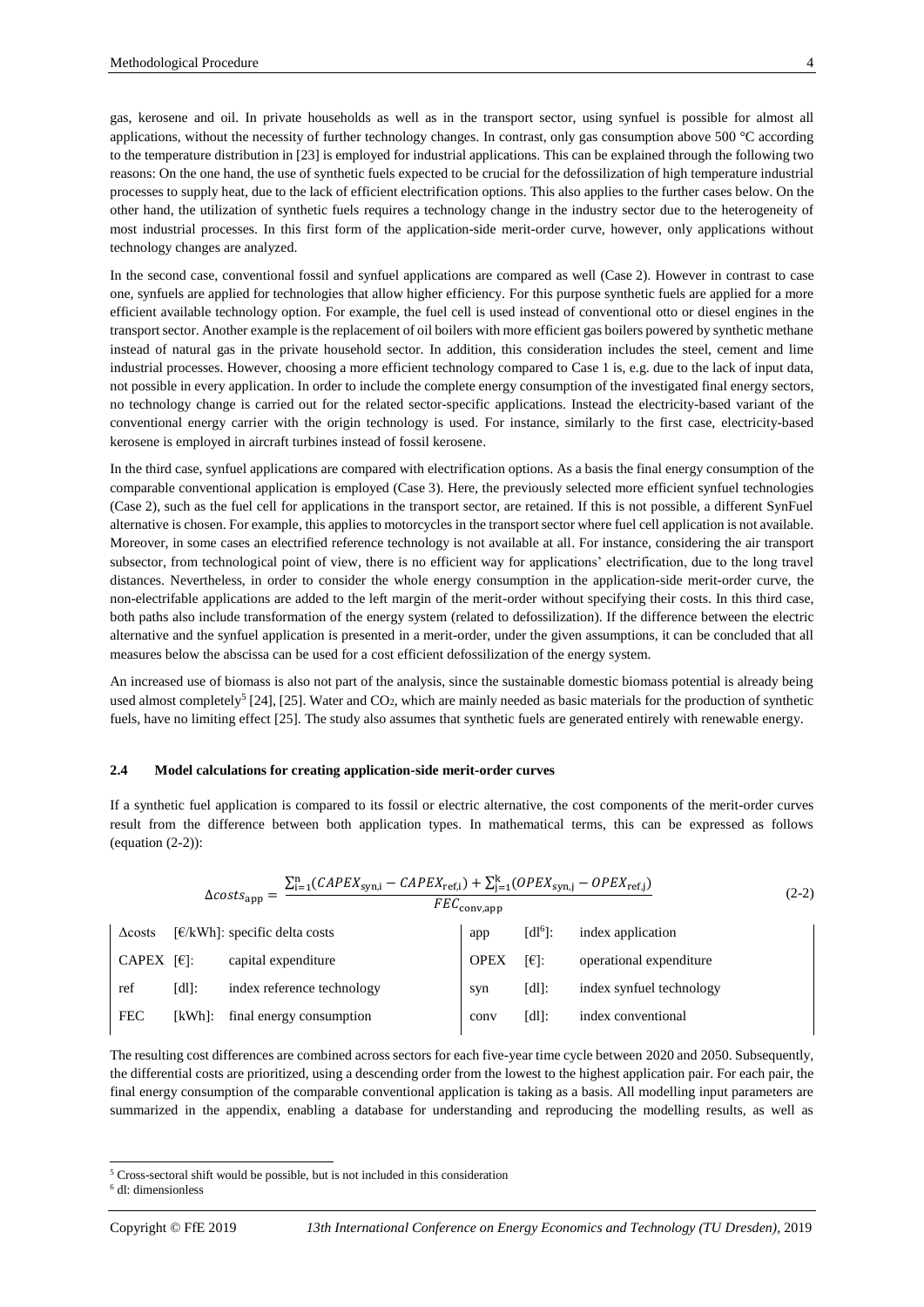conducting further sensitivity analysis. Both, the specific conventional energy consumption per functional unit and the specific OPEX and CAPEX of the model calculations are presented.

#### **2.5 Evaluation: application-side merit-order curves**

In order to construct application-side merit-order curves, the calculated data is evaluated, checked for plausibility and finally validated. Subsequently, the modelling results are transferred to mekko-bar-charts.

In the first two cases, comparing synfuel and conventional applications, there are two possible results. Either the conventional one is cheaper compared to the synfuel application or vice versa (1 and 2). The results for Case 1 are represented for the year 2020 and 2050. On the one hand, this evaluation can be used to show decreasing synthetic fuel prices parallel to continuously rising fossil fuel ones'. On the other hand, it reflects an overall efficiency increase between 2020 and 2050, due to improvements regarding of resources, materials and energy efficiency. The results for Case 2, are shown in a merit order curve only for the year 2050.

In contrast, comparing electrification options with the use of synthetic fuels, three possible results can be distinguished: The electrified measures can defossilize the energy consumption more cost-efficient than synfuel measures or vice versa (1 and 2). In addition, the result may indicate the lack of alternative technologically mature electrification option for the application's defossilization (3). In the third case analogously to the second case, only one merit-order curve for the year 2050 is provided.

Since the study analyses up to 52 different applications, the classification of the applications in the merit-order curves is provided using the annotation methodology shown in [Figure](#page-4-0) 2-2



<span id="page-4-0"></span>**Figure 2-2:** *Annotation methodology of application-side merit-order curve*

Each annotation include the abbreviation of the investigated application (e.g. AH: Apartment House), as well as up to two further classifications regarding the given application. For example, in the household sector apartment houses are differentiated in terms of their size and age class (Classification 1 and 2). In cases where a given application has only one (see Transport) or no further classification (see Industry), the missing abbreviations are not mentioned in the technology annotation at all. After the applications' classification, the substitution technology is abbreviated, together with the related to it energy source specified in brackets. For example, in the industrial sector various combustion technologies are being replaced by a multi-fuel burner, which allows the use of synthetic methane [26].

After the substitution technology, the reference technology is listed. For example, in the comparison of electrification and synfuels, electric drives (El) are compared with fuel cells (FC) in the transport sector. Finally, it is provided which conventional energy consumption is used to the comparison between substitution and reference application. For example, the comparision of electrification measures and synthetic fuels utilization for compact class light duty vehicles, is based on the fossil final energy consumption related to the usage of 'natural gas'. A change in conventional energy consumption due to higher efficiency of one of the two technologies is not revealed in the static merit order.

# **3 Modeling parameters**

This section explains the modelling input parameters for generating the application-side merit-order curves in the model.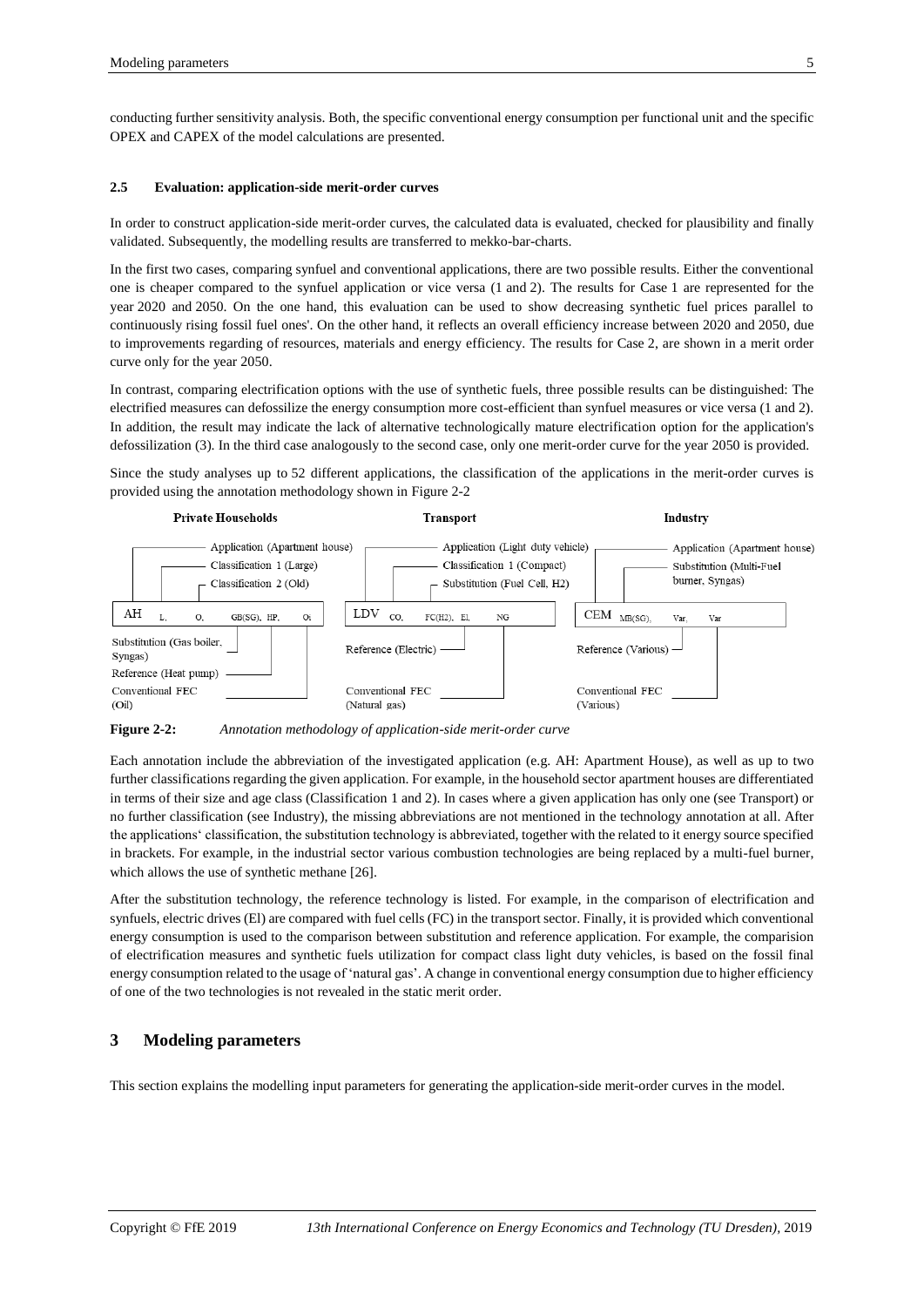#### 3.1 **Costs of energy carriers and CO<sup>2</sup>**

The operating costs of the applications are primarily determined by the energy prices. The energy prices are given in the unit €/MWh. Most of the values are either derived from external sources or based on own estimations as shown i[n Table](#page-15-0) 7-1 at the Appendix A. The costs for district heating, conventional electricity and conventional hydrogen are based on the BAUscenario developed in the project Dynamis [27] and simulated in the linear optimization model ISAaR [28]. The synthetic fuel costs are calculated using a literature-based bottom-up levelized cost approach, providing investment, fixed and variable operating costs for each specific plant. The analysis consider an utilization rate of 4000 full load hours of the electrolyzes.The energy costs of carbon-based synthetic energy carriers are strongly dependent on the CO2 supply price. For the synthetically produced energy carriers, a  $CO<sub>2</sub>$  price of 47  $\epsilon$ /tCO<sub>2</sub> from industrial processes in 2050 is assumed. This results from an analysis of existing scenarios with Carbon Capture and Use as a GHG emission reduction option (CCU). The price for direct air capture is set to 390  $\epsilon$ /tCO2 in 2020 and 220  $\epsilon$ /tCO2 in 2050, based on results from analysis of existing modelling scenarios [29], [30]. It should be noted that with higher full load hours, prices for synthetic methane fall greatly.

Both, for the production of synthetic fuels and the direct use of electrical energy in electricity-based applications, energy prices are related to the use of 100% renewable energy sources (2020: 50.3 €/MWh, 2050: 39.5 €/MWh). The import of synthetic fuels is not permitted in the static analysis. Although electricity-based imported fuels offer lower energy prices compared to domestic fuels, they are also associated with extremely high uncertainties regarding the political situation and interest rates prevailing abroad [31].

#### **3.2 Parameters of technologies in the different sectors**

In this subsection, the examined technologies and applications from the household, transport and industrial sectors are presented and described. In order to calculate the annuity full costs for the merit-order construction, data of the FfE sector models SopHa (private households) [19], TraM (transport) [20] and SmInd (industry) /FfE-08 19/ are used. All relevant input parameters are summarized in Appendix B and Appendix C.

In the household sector, a distinction is made between building types and age classes. Four building types are to be distinguished. Detached houses are the smallest building type and have accordingly the lowest final heat consumption. In general, it can be observed that as the building size increases, so does the building's heat demand. Appartment houses are divided in further classes dependent on their size: small, medium and large. In addition, a distinction is made with regard to the building age class. Buildings constructed before 1995 are assigned to an 'old buildings' category and newly-constructed buildings respectively to a 'new buildings' category. The household applications considered in the course of the study are cover 66% (281 TWh) of the total conventional household fuel consumption in 2015 (429 TWh) [32]. If district heating, coal and lignite are not taken into account, as only oil and gas boilers are relevant for the analysis, the investigated technologies cover 75% (281 TWh) of the total household fuel consumption in 2015 (375 TWh) [32]. The input parameters with the greatest impact on the results in the private household sector are building size, specific investments, useful life and the heating system efficiency.The specific investments can be calculated with the nominal power of the heating systems, which in turn depends on the size of the building. At 30 years, the assumed useful life of fossil boilers is significantly higher than that of air source heat pumps. The main literature reference sources in this context are [33] for investments, [34] for useful life and [2] or [35] for efficiency. A detailed description regarding the modelling of this sector is provided in [19].

The transport sector include the widest range of investigated applications in this consideration. Therefore it requires a widespread, (detail) input data collection. Both transport modes - passenger and freight transport, are included in the sector analysis. Regarding the road traffic the analysis distinguished between light duty vehicles, motorcycles, service buses, coaches and commercial vehicles. Light duty and commercial vehicles are respectively classified based on their size. Rail transport is subdivided into passenger-, long-distance- as well as freight trains. In the air transport, it is distinguished between passenger and cargo planes, which are further divided into large and small planes. In water transport, only inland waterway is considered. In order to calculate the specific CAPEX and OPEX per kilometer, an additional distinction is made regarding the annual mileage of applications using different fuel types, such as gasoline, diesel and natural gas. This is done in respect to conventional, synfuel as well as electrical analysis, as the specific costs  $(\epsilon/km)$  are heavily dependent on the annual mileage of the particular application. The transport applications considered in the course of the study cover approximately 100% of the conventional fossil energy consumption in the sector in 2015 [36]. The most relevant input variables in this sector are the specific energy consumption per km and the investment costs of the respective technology. With regard to road transport technologies, it should be noted that a battery electric vehicle has a lower energy consumption than a comparable fuel cell electric vehicle. However, fuel cell electric vehicles have an advantage over the conventional application, regarding their efficiency rate. In addition, some substitution technologies have lower investment costs than the conventional application. A review of the transport sector modelling costs is presented in [20].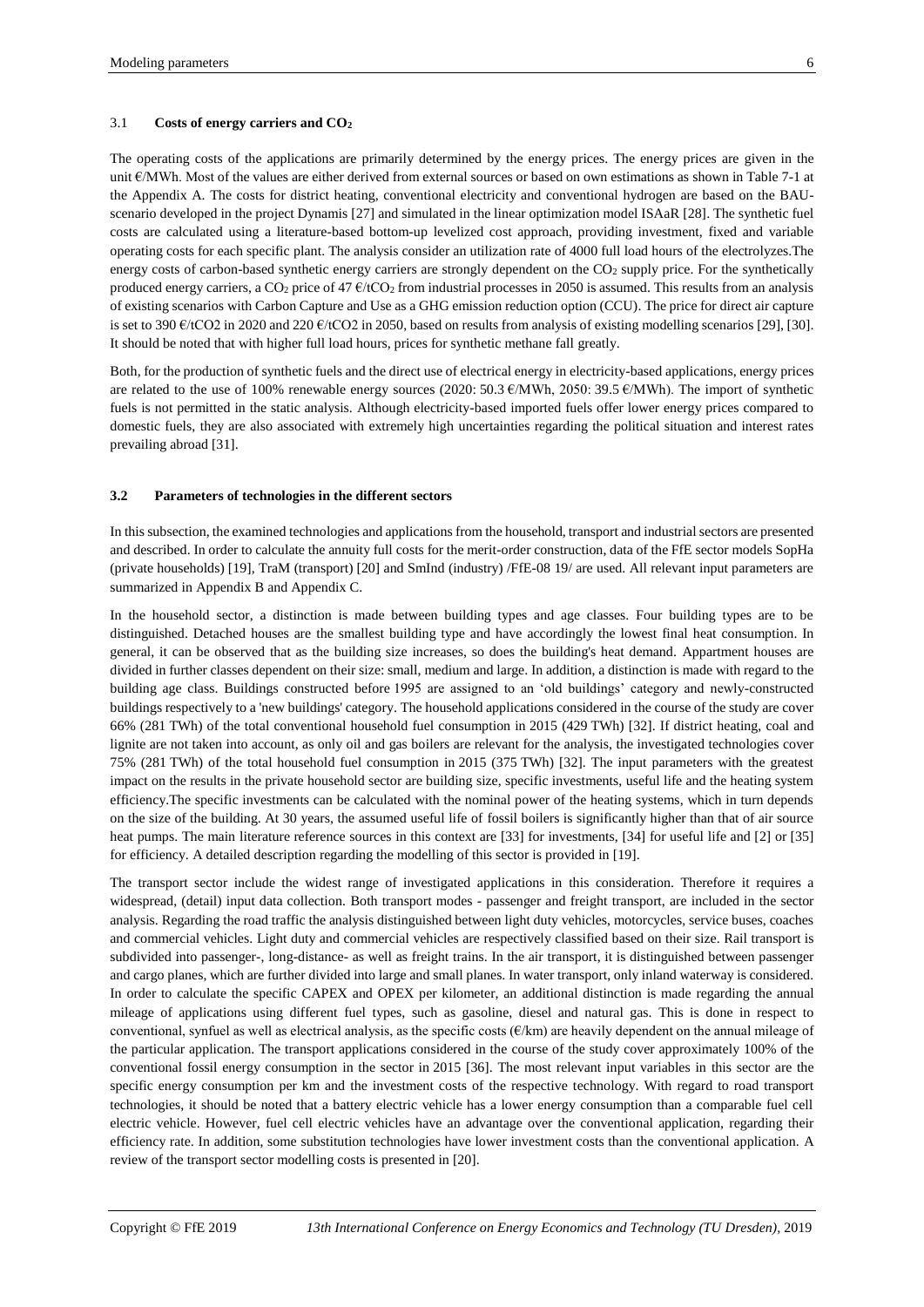Due to the heterogeneity of the industrial sector and the associated inadequate data availability, only individual processes and temperature ranges, which are particularly suitable for the utilization of synthetic fuels, are considered. The research focus lies primarily on the production of steel, cement and lime. In addition, the gas consumption for the supply of process heat in a temperature range above 500 °C of various industry branches is combined. In this case, the replacement of conventional natural gas with synthetic methane is examined. Cost-efficient electrification is not be expected in this temperature range by today's state of technology to 2050. The analyzed applications cover about 67% (299 TWh) of the total industrial conventional fossil energy consumption (451 TWh) [37]. If only gas, oil and coal consumption is taken into account (excluding the use of district heating and other fuels), this percentage increase up to 78% (299 TWh of 384 TWh) [37].

Technical and financial input parameters for the industry sector are summarized in [26] und [38]. Modelling details for the industry sector can be retrieved from [18]. The results concerning the synfuels merit-order curves depicted in this paper are mainly influenced by the CAPEX variables technology lifetime and technology investment as well as factors influencing OPEX variables. The latter are mainly affected by the specific energy consumption, which is either stated in kWh per ton of product or derived from the process heat demand, the energy conversion efficiency as well as process specific full load hours. Depending on the modelled process the technology investment either reflects the greenfield investment in an alternative production rout (steel production) or adaptation to existing infrastructure which are a prerequisite for using synthetic fuels in the respective process (cement and lime production).

## **4 Results and Discussion**

For each of the three analysis-cases described in subsection [2.3](#page-2-2) a merit-order curve according to [22] is constructed, reflecting the comparision of synthetic fuels with conventional fossil- or electricity-powered applications. The results presented in [Figure](#page-6-0) 4-1, are based on the assumption that synfuels are used in existing fossil applications, without any technology changes.



<span id="page-6-0"></span>**Figure 4-1:** *Application-side merit-order of synfuels without a technology change in Germany 2020 and 2050 – Reference: conventional applications*

The resulting merit-order curve for 2020 is shown on the left side of [Figure](#page-6-0) 4-1 and the one for year 2050, respectively on the right hand side of the figure. It turns out that if applications are compared based only on an energy carrier substitution without a technology change considering equal energy consumption and CAPEX for the reference and synfuels application, the resulting cost difference is not dependent on the particular application and sector, but only on the specific energy costs of the different energy sources. Consequently, without a technology change, it depends on the energy prices if cost parity between synthetic fuels and conventional fuels is achieved. Therefore, the price difference is determined solely by the energy price.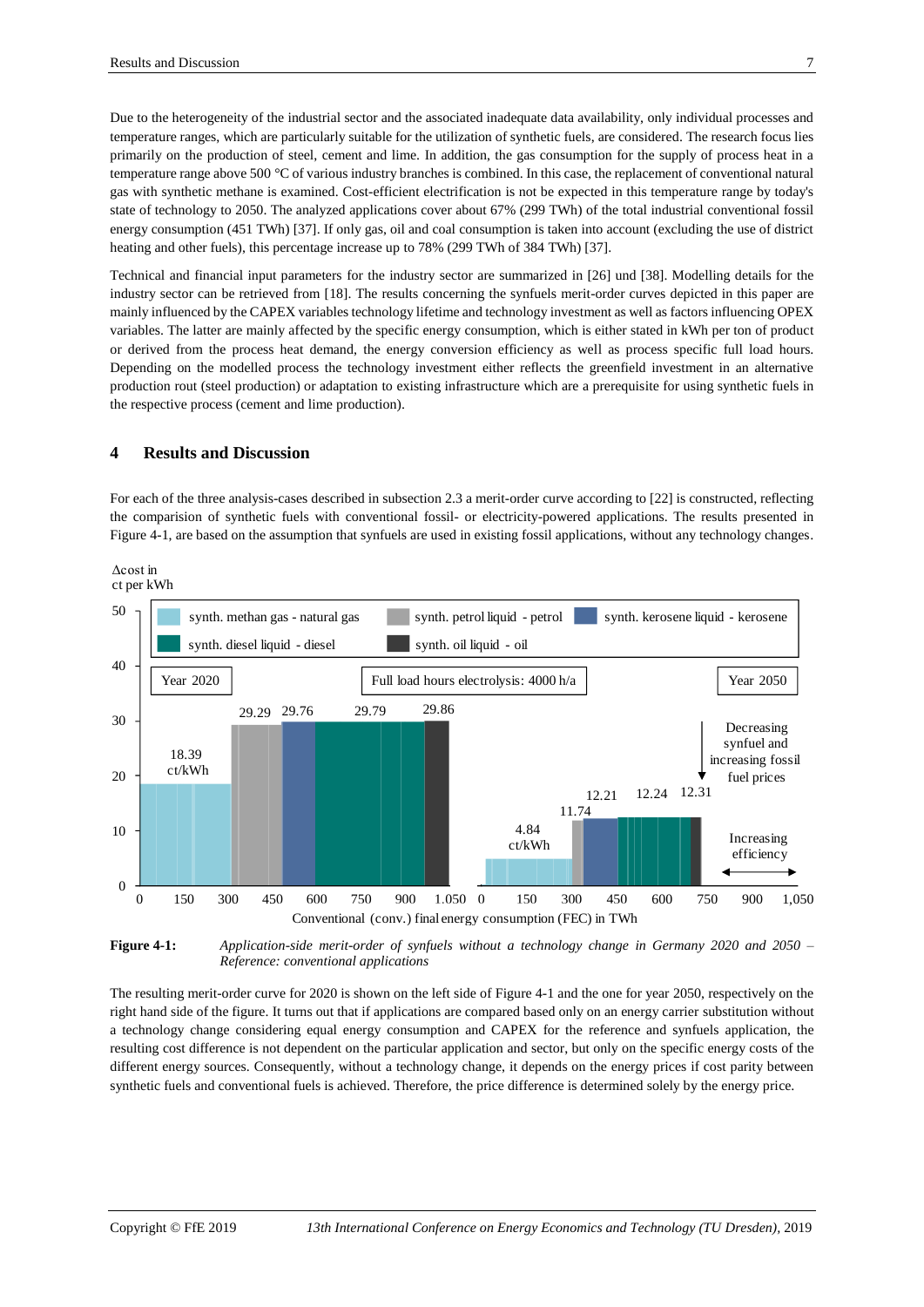From this it can be concluded that the use of synthetic fuels for pure energy substitution causes equal costs for transport<sup>7</sup>, household<sup>8</sup> and industrial<sup>9</sup> applications. Therefore, the same energy carriers can be summarized over the applications. Synthetic diesel is also used in different vehicle classes, where the unchanged energy consumption and investment costs of reference and substitution application determine only the energy price via the additional costs of the substitution. This also means that, as long as the cost of electricity is higher than the cost of fossil fuels, electricity-based fuels cannot achieve cost parity or even a cost advantage over conventional fossil fuels. However, application-side CO<sup>2</sup> pricing would allow a cost advantage for synthetic fuels from market participant's point of view, even at lower costs for conventional fuels.

If, for example, electricity-based synthetic gasoline replaces conventional one in the transport sector, there is no related technology change and therefore no change in energy consumption and CAPEX. The resulting differential costs between conventional and synthetic applications of 29.29 ct/kWh thus correspond only to the difference between the energy price of synthetic gasoline (34.42 ct/kWh) and conventional one (5.13 ct/kWh) in 2020. This consideration is valid for all other energy carrier pairs presented in [Figure](#page-6-0) 4-1. By 2050 the differential costs get lower, as electricity-based fuel prices decrease considerably, due to falling electricity prices related to the usage of renewable energy sources.

The conventional final energy consumption in 2050 is significantly reduced in most of the applications due to increased energy efficiency. It should be noted that with increasing capacity to produce synthetic fuels and economies of scale in the manufacturing of larger electrolyzers, further price reductions can be achieved. The energy costs for synthetic fuels dependent significantly on the the full load hours of the electrolyzer. In addition, imports of synthetic fuels are not permitted in these and the following considerations. If synthetic fuels are imported from regions with better renewable energy generation conditions than Germany, the price difference could be even lower [1], [31]. However, additional transport costs and poorer investment conditions, like higher interest rates and worse political conditions<sup>10</sup> could make synthetic fuel prices even more expensive.

If parallel to the energy carrier substitution, a technology change in some of the investigated applications is considered as well, the resulting efficiency and investments differences influence the application-side merit order curve. [Figure](#page-8-0) 4-2 on the next page represents the results of the comparison between efficient synthetic- and conventional fuel-based applications. It turns out that in 2050 from a pure cost-efficient point of view, the usage of synfuels in particular applications is a more economical option to the fossil fuel alternative. This applied for applications, covering about 14% (17 TWh) of the total final energy consumption in 2050 (857 TWh). Only applications in the transport sector exceed the break-even point compared to conventional fossil fuels. In particular, some specific application of light duty vehicles powered by synthetic fuels are supposed to be much more economical than the conventional fuel alternative. This can be explained through the distinctly higher fuel cell efficiency, compared to conventional drive such as gasoline or diesel engine. Dispite their higher investments, hydrogenbased fuel cell electric vehicles could provide cost savings from up to 20 ct/kWh compared to conventional technologies. In contrast, the results based on upper class light duty vehicles comparison show that in this case the possible cost savings are affected due to increasing investments related to larger fuel cells and batteries. A nonlinear course of fuel cells and battery costs from small to larger drive systems can be observed. In the future, buses, commercial vehicles and inland waterways will also be able to operate partly cheaper with synthetic fuels as with conventional ones. In the air transport, conventional fossilbased kerosene is being replaced with electricity-based one, due to lack of available alternatives. Therefore, the higher energy prices for synthetic kerosene compared to the conventional one only influence the differential costs. As shown in Figure 4-1 this results in much higher costs (+12.21 ct/kWh) compared to the conventional application.

In contrast to the transport sector, where kinetic energy has a decisive effect on efficiency, the cost differential in the household sector is primarily determined by CAPEX. Therefore, even with the use of a more efficient gas boiler compared to the oil boiler, no cost parity with conventional fuels can be achieved by 2050. Gas boilers are fired with synthetic methane instead of conventional natural gas. Consequently, this application can become cost efficient only if the used synthetic methane is cheaper than the conventional natural gas, which is not assumed in the cost path (see [Figure](#page-6-0) 4-1).

In addition to the higher synfuels prices, the required technology change enabling the synfuels utilization is related to some investment costs for the replacement of burners. The cost savings related to the slight efficiency improvement of modern burners is negligible compared to the higher additional CAPEX and OPEX. Cost parity with conventional fuels is not achieved in any of the examined industrial applications.

l

 $7$  Substitution of natural gas by synthetic methane in gas-powered vehicles

<sup>&</sup>lt;sup>8</sup> Substitution of natural gas by synthetic methane in gas boilers

<sup>&</sup>lt;sup>9</sup> Substitution of natural gas by synthetic methane in various burner

<sup>&</sup>lt;sup>10</sup>depending on the region and import distance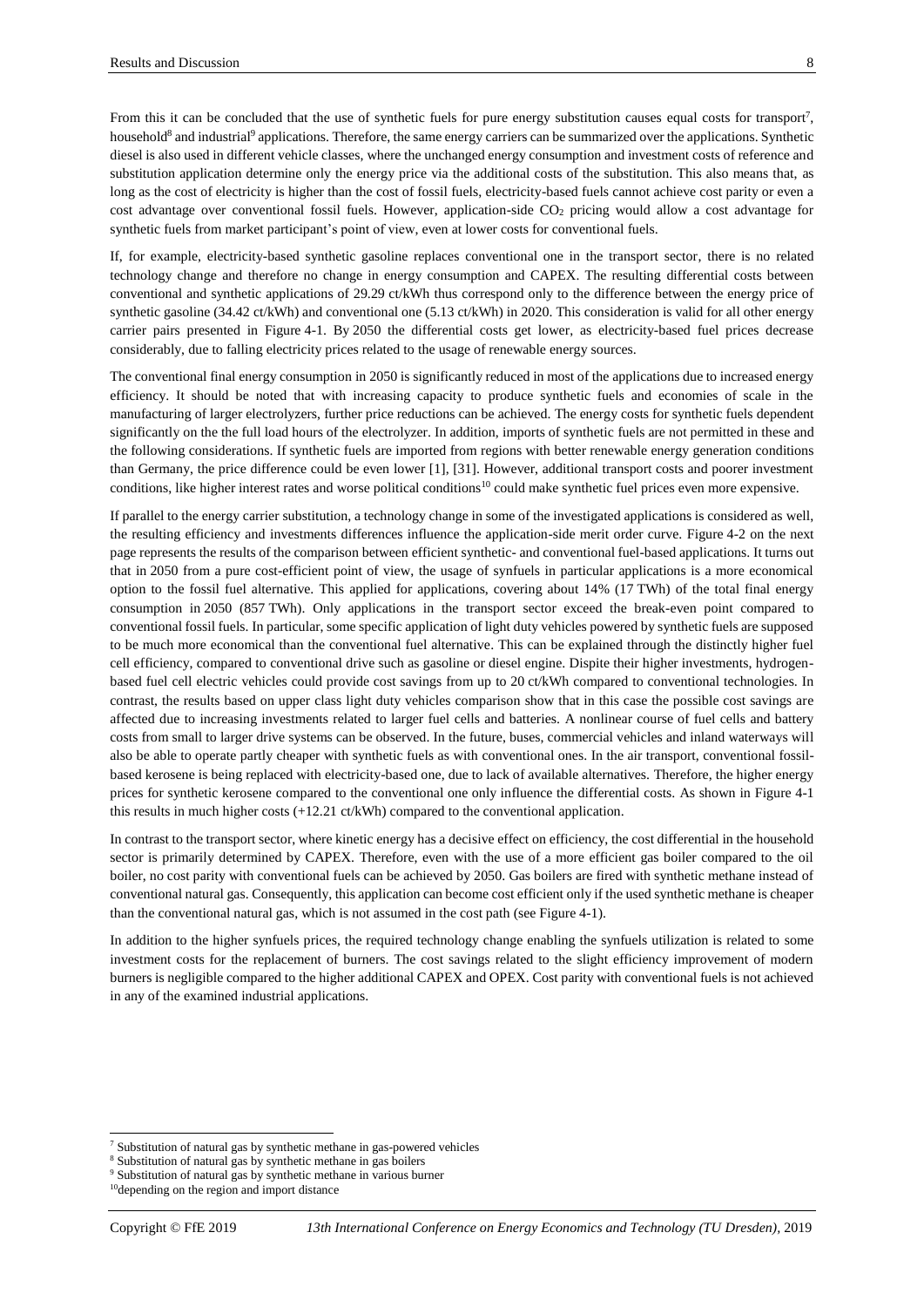

<span id="page-8-0"></span>**Figure 4-2:** *Application-side merit-order of synfuels in Germany in 2050 - Reference: conventional fossil fuels and technologies*

The total additional costs compared to conventional technologies amount to about 48 bill.  $\epsilon$  in 2050, considering that all investigated applications are synfuel-based. For comparison: The German 'EEG-Umlage' in 2018 was over 25 bill € [39].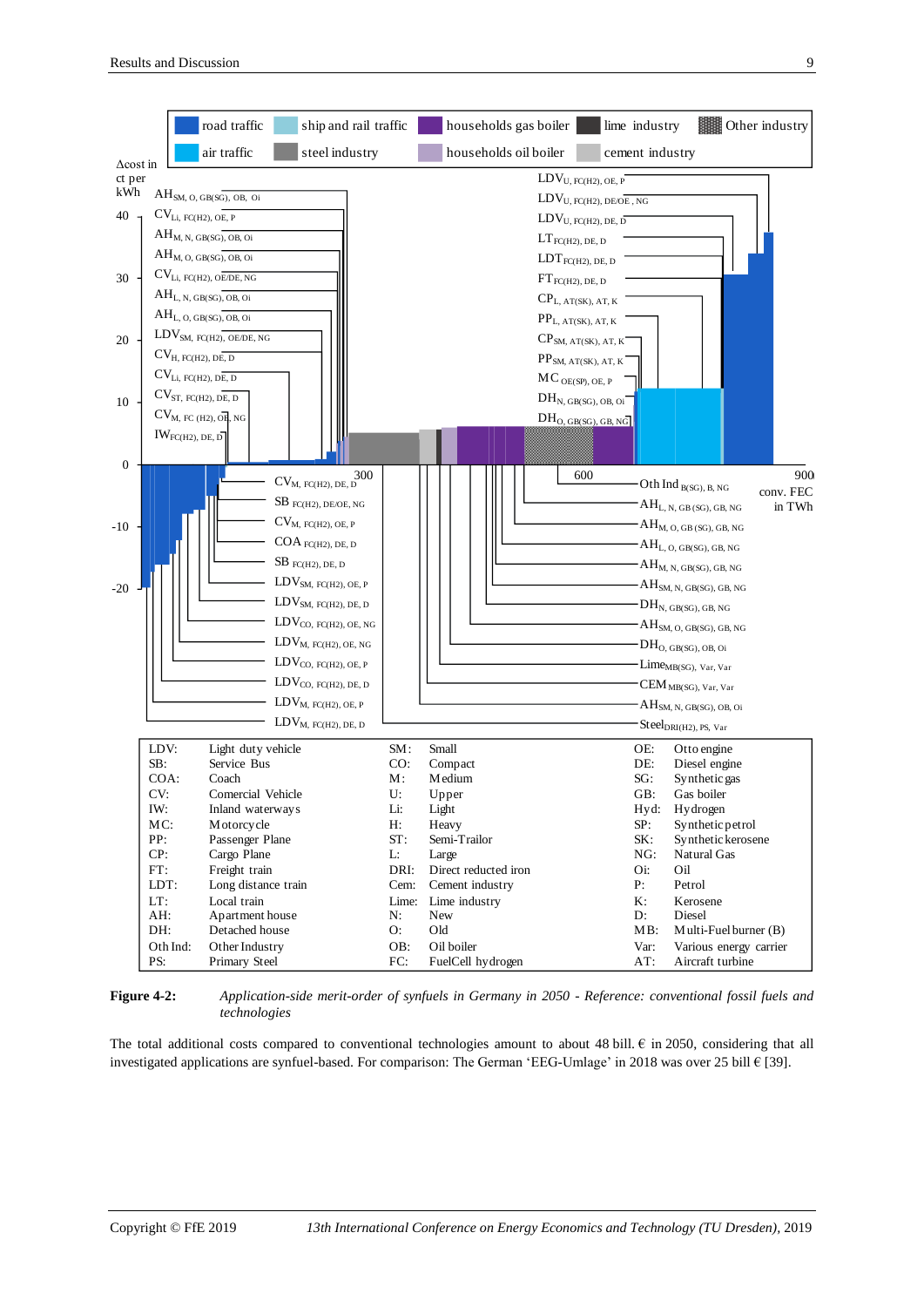

In the next step [\(Figure](#page-9-0) 4-3), each of the above investigated efficient synfuel applications are compared to their electric alternative, if such one is available.

#### <span id="page-9-0"></span>**Figure 4-3:** *Application-side merit-order of synfuels in Germany in 2050 - Reference: electric technologies and applications*

For nearly 28% (240 TWh) of the investigated applications (857 TWh), no comparable technologically mature and efficient electrification options could be identified. This relates to applications from the air and inland waterway transport, the lime and cement industry as well as other industrial processes related to gas consumption with temperature levels above 500 °C. Nevertheless, to take the energy consumptions of these applications into account, they are included in the merit-order with a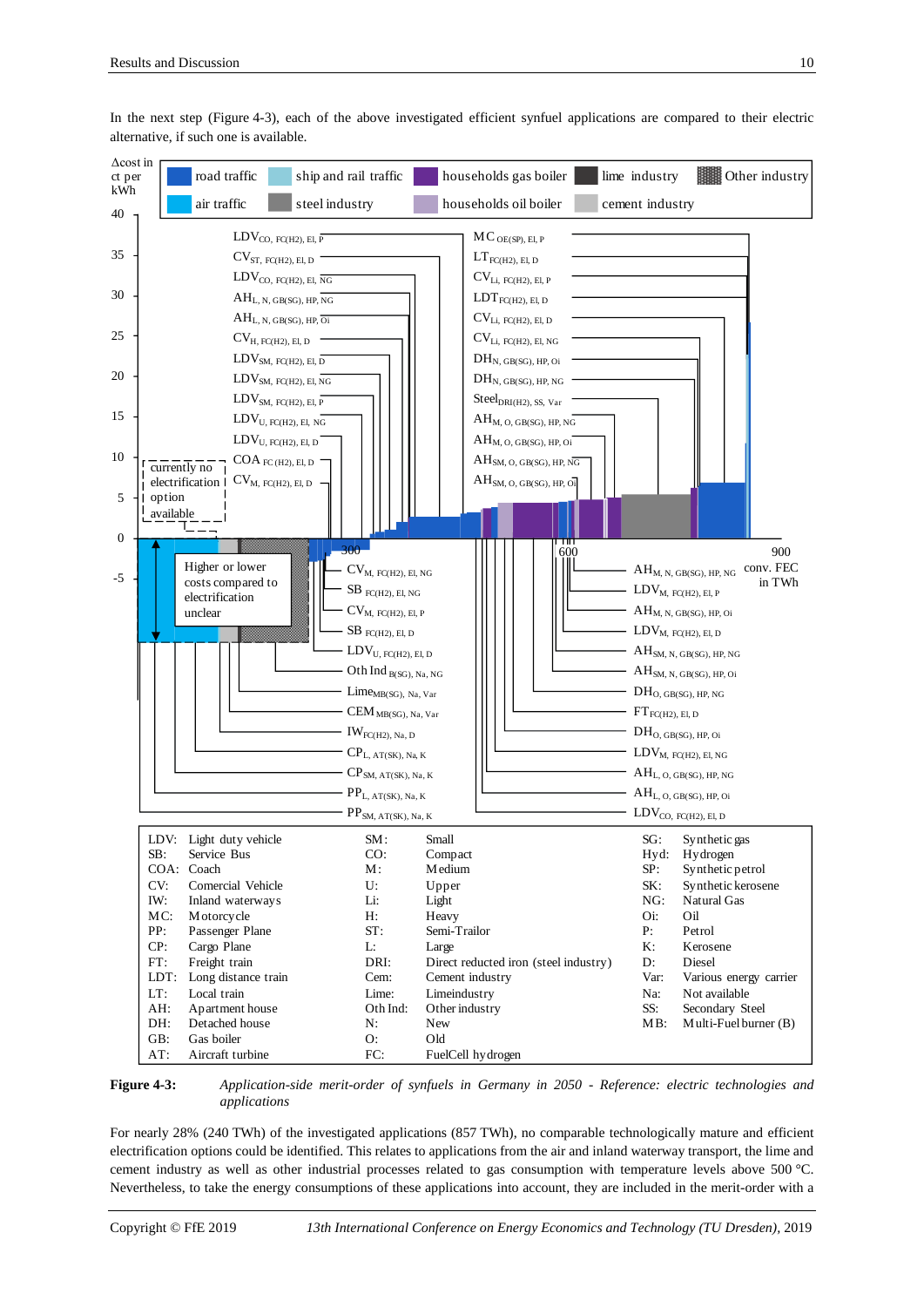fictitious price difference of 10 ct/kWh regarding the leftmost presented electrification option (upper-class light duty vehicles). Similarly, to Case 2, the results show that synthetic fuels are supposed to provide cost-efficient defossilization options, comparing to the electrification alternative, regarding some particular applications from the transport sector. Including nonelectrifiable applications using synfuels, more than one third (325 TWh) of the applications are cost-efficiently defossilized by synfuel applications. However, if the non-electrifiable technologies are excluded, only 14% of the applications covering 85 TWh of the energy consumption have lower costs from system point of view, considering the usage of synfuels. This corresponds to a share of less than 10% of the total final energy consumption of all investigated applications in 2050. The resulting 14% are comparable to the values achieved by the results from Case 2 (see [Figure](#page-8-0) 4-2). However, a causal connection is not revealed.

Examining the ranking of applications with synfuel and electrification option for defossilization of the final energy sectors in the merit-order, there are clear differences regarding the comparison of synfuels and conventional applications. For instance, in Case 3, upper class synfuel powered light duty vehicles are partly cheaper than the electrical option in this segment. This is mainly due to the notably higher investment costs for large battery storage units in vehicles. With hybridization through the additionally use of fuel cells in vehicles, significantly lower overall costs can be achieved. Therefore, upper class light duty vehicles with fuel cell provide a more cost-efficient defossilization option, compared to the electric alternative. This effect can also be observed in other road vehicles, like service busses and coaches, which require high driving ranges due to high annual mileage. Smaller and lighter all-electric light duty vehicles have lower overall costs from a system point of view, despite the related higher investments. This is due to their significantly lower operating costs per kilometer driven. The same applies to compact and medium class vehicles. It is astonishing that the electrification option is the more cost efficient alternative especially for large and heavy commercial vehicles. This is due to the fact that the slightly lower synfuel applications' CAPEX have less influence on the differential costs, compared to the high OPEX savings provided by the electrical option, related to the technology specific high annual millage. As expected, rail applications that are already electrified today provide much more cost-efficient option for defossilization compared to synfuels utilization in 2050. By motorcycles for which no fuel cell option is available, the high OPEX, resulting particularly from the usage of electricity-based liquid fuel influence the results. Therefore, the comparision of the synfuel options to its electrical alternative for this case results in the highest differential costs among all evaluated application.

In private households the heat pumps electrification is the more cost-efficient defossilization options compared to the synfuels alternative. This result is consistent with most energy and climate policy scenarios that see widespread use of heat pumps in the household sector [3], [40] [4]. According further energy and climate studies, synfuels are barely used in the houshold sector. In the low-temperature heat range, in addition to heat pumps, an electrode boiler is supposed to be an efficient electrification option, but this technology is not part of the evaluated technologies. In contrast to synfuels utilization, electrification measures could provide cost savings, particularly, in small detached houses. With increasing house size, the electrification cost advantage decreases disproportionately to the heat demand from a systemic perspective, due to higher investments for larger air heat pumps compared to gas boilers. Nevertheless, air heat pumps are still the more appropriate choice in this segment, due to their lower OPEX related to lower electricity price, compared to synthetic fuels ones.

There are almost no electrification options available in the industry for the investigated processes. Only the secondary steel production can be compared with the processes of direct reduction and melting in the electric arc furnace. The conventional energy consumption of primary steel production is the basis for the comparison. For the considered consumption in the cement and lime industry as well as the industrial gas consumption above  $500^{\circ}$ C there is no technologically mature and efficient electrification option. If the direct reduction and the secondary steel production are compared, there are clearly cost advantages for the latter one. This is due to both, the lower CAPEX and OPEX of the secondary steel production. It should be noted, that a worldwide fully recycling-based steel production in 2050 is not a realistic scenario, due to the lack of scrap-resources availability [41]. Therefore, in order to fully defossilize the steel production, a direct reduction with hydrogen will be required in the steel industry.

The merit order provides heterogeneous results regarding the different analyzed sectors, although the applications from different sectors are lying within a closely range regarding their total specific costs. The cross-sectoral ranking may develop in a different way from the one provided here, as a result of sensitive changes. A sensitivity analysis is not part of the investigated research questions, but should be taken into account as an important aspect by conducting future works in this field. In total, if the examined applications switched to synfuels, the system costs will increase about 22 bill.  $\epsilon$  by 2050, compared to the fully electrical-based defossilization alternative.

This statement does not include the 240 TWh related to non-electrifiable applications according to the current point of view. Taking into account the assumed fictitious price difference of 10 ct/kWh between synfuels and the an electrifiable option the total cost difference decrease by 24 bill. €. Under this condition, in this thought experiment synfuels are evaluated overall as more economic feasible than electrification. Finally, it should be noted that the conventional energy consumption would decrease significantly, especially due to the electrification, but also through the use of synthetic fuels, related to higher efficiency rates compared to conventional applications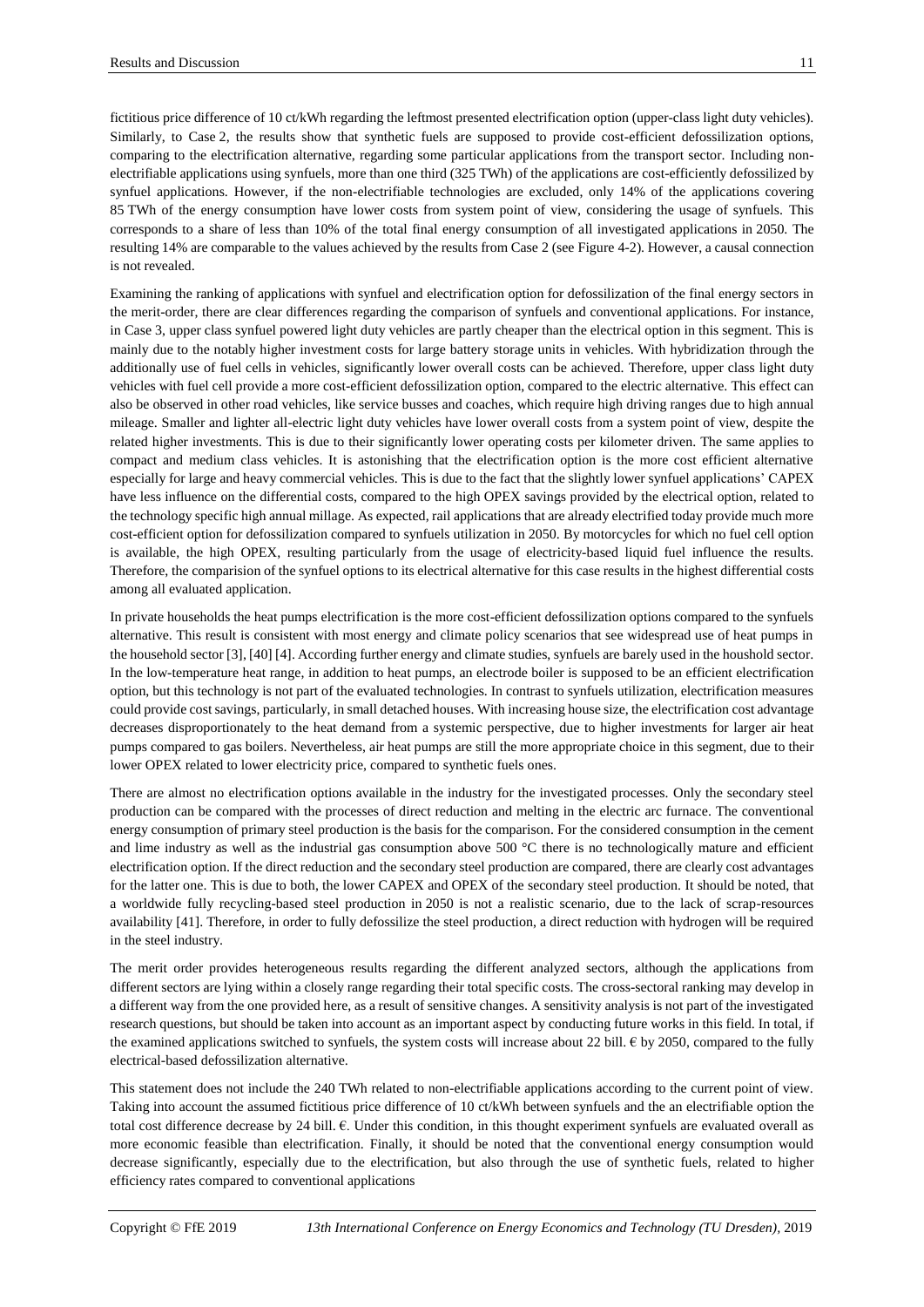# **5 Conclusion**

The application-side merit-order curves for synthetic fuels in the German energy system have shown from a cost point of view that areas exists, where synfuels compared to conventional fossil as well as electrifiable applications are preferable. The substitution of fossil with electricity-based fuels without a technology change has revealed that the cost-efficiency in this cases depends only on the energy prices. Compared to the year 2020, a significantly lower final energy consumption is expected in 2050, due to improvements in the applications efficiency. In addition, the differential cost gap between electricity-based synthetic and conventional fuels will become smaller. This results from the increasing fossil fuel costs, parallel to a falling electricity price tendency of renewable energy source, combined with economies of scale by the synfuel production. Nevertheless, without a technology change, none of the investigated synfuel applications could achieve a cost parity with the conventional option. This leads to the conclusion that as long as cost for electricity are higher than the one for fossil fuels, electricity-based synfuels will not provide a cost benefit from a system point of view.

In contrast, taking into consideration a technology change, about 14% of the investigated synfuels applications could provide a cost advantage compared to the conventional option. This is mainly due to the higher efficiency and consequently lower OPEX of the synfuels applications, which often compensate their higher CAPEX. The cost advantage of synfuels is evident particularly in the transport sector. Considering that all examined applications switch to synfuels, this will result in about 48 bill  $\epsilon$  additional cumulative costs compared to the conventional alternative.

In the last analyzed case, synfuel applications are compared with an electrical alternative. Based on renewable generated electricity, both options can provide almost fully defossilization. It is evident that for nearly 28% (240 TWh) of all investigated applications, there is no technologically mature and efficient electrification option available. In addition, a part of the applications covering about 85 TWh of the energy demand can be operated more cost efficiently with synthetic fuels, than with an all-electric options. However, it should be acknowledged that the utilization of synfuels, both in industry and transport sector requires a parallel partial electrification. This applies, for example, to fuel cell electric vehicles, where the vehicles dynamic motion requires a battery storage unit [42]. In the direct reduction of iron with hydrogen in the steel industry, a melting process in a near-fully electric-based electric arc furnace is required [43]. Analogous to Case 2, where synfuels are compared to conventional applications based on fossil fuels, the comparison between synfuels and electrification shows that the utilization of synthetic fuels offers a cost-efficient alternative, especially in the transport sector. The additional total costs are about 22 bill.  $\epsilon$  by the use of electricity-based fuels (non-electrifiable options excluded). Considering a cost difference of only 10 ct/kWh between synfuels and theoretically possible electrification options, a fully synthetic utilization is more cost efficient than the all-electric alternative. Whereas the overall statements provide an overview of the total costs range, the results show that each application has to be considered separately in order to achieve a cost-optimal defossilization from a system point of view.

However, it should be noted, that the conducted analysis is subject to strong uncertainties regarding the development of energy and technology costs. Although a sensitivity analysis in not being conducted, it becomes clear that small changes in energy costs can lead to significant differences in the cross-sectoral ranking up to a change in the sign of the differential costs.

Electricity infrastructure costs in the transport sector are not included in the analysis, but it is expected that these will shift the results toward more intensive synfuels utilization. However, it has to be considered that the development of a hydrogen infrastructure is also related to high investments. The construction of the already existing infrastructure has caused high investment costs in the past. This raises the question if the maintance of the already existing infrastructure, that limits the utilization of some high efficient applications if more cost efficient than the development of a new technology adequate one in the long term perspective. As the merit order provides a static ranking comparison, a changed demand of given energy carrier does not change its price. However, the price would be affected in a result of changing market demand, leading for instance to higher synfuel costs. Further research could expand the technology specter of this analysis, not only regarding further applications from the transport, household and industry sectors, but also including ones from the commerce, trade, service and power sector. The data provided in Appendix A, B and C can be used to carry out sensitivity analysis in future research.

The analysis shows that based on an appropriate technology selection, the utilization of synthetic fuels could provide a costefficient defossilization option from system point of view. It turns out that to avoid inefficiencies in the final energy sectors, application-specific solutions have to be developed, rather than relying on a homogenous defossilization pathway based for instance only on all-electric applications. The results indicate that, a mix of different application-specific synfuel and electrification options combined with a high acceptance for new technologies adoption are the crucial elements toward economic feasible defossilization of the energy system. The overall system cost-efficient defossilization is achieved more through a technology mix. A solution of one size fits all is not recommended due to the heterogeneity in the final energy sectors. Technology openness is the key to selecting the cost-optimal transformation path for defossilization of the energy system.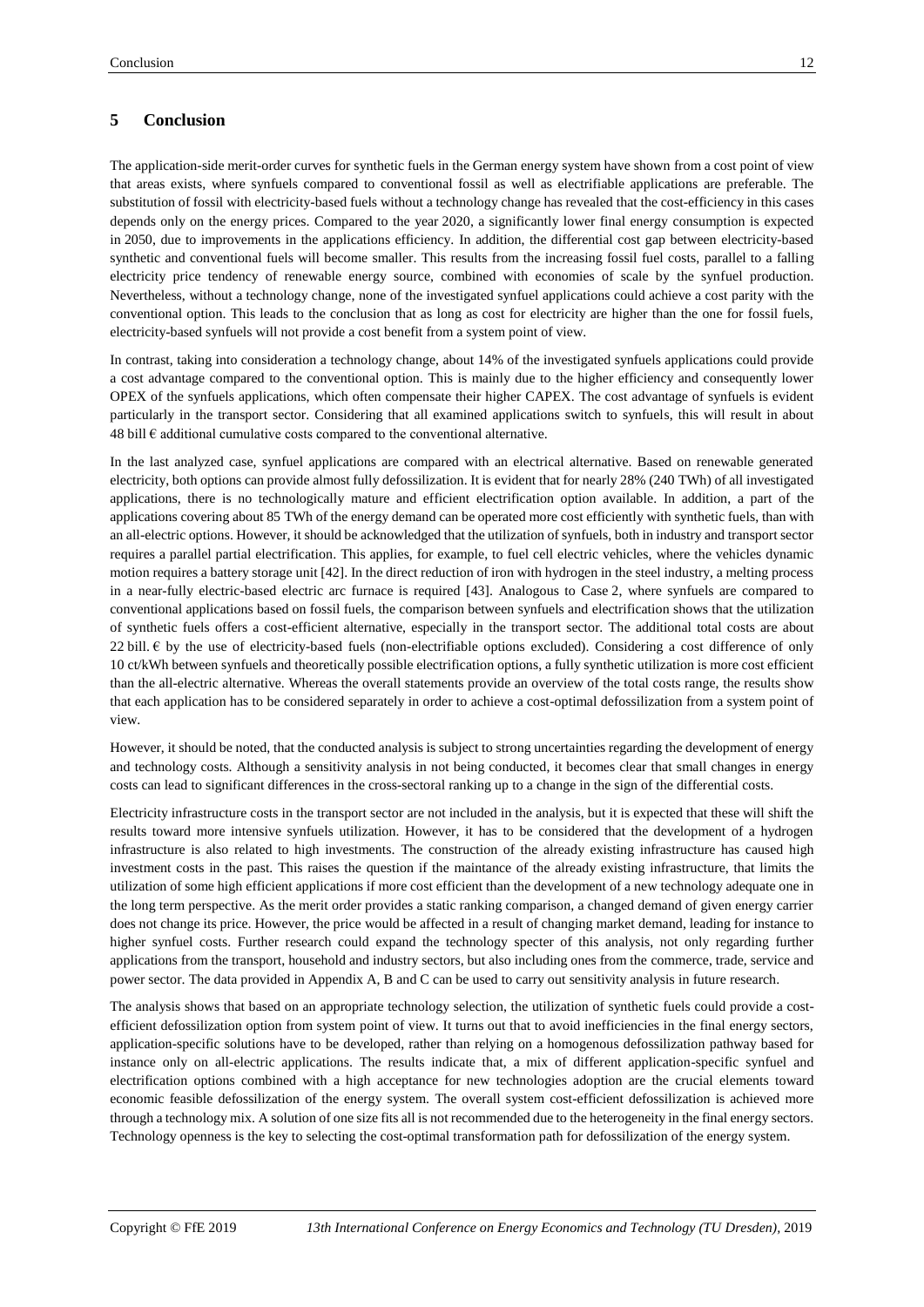# **6 Literature**

- **[1]** Hübner, Tobias et al.: Die Rolle synthetischer Brennstoffe zur Erreichung der klimapolitischen Ziele Bedeutung im Jahr 2050. In: BWK (Brennstoff, Wärme, Kraft) - Das Energie-Fachmagazin 10/2018. Düsseldorf: Springer-VDI-Verlag GmbH & Co. KG, 2018.
- **[2]** Kruse, Jürgen et al.: dena-Leitstudie Integrierte Energiewende Teil B. Köln: ewi Energy Research & Scenarios gGmbH, 2018.
- **[3]** Gebert, Philipp et al.: Klimapfade für Deutschland. München: The Boston Consulting Group (BCG), prognos, 2018.
- **[4]** Repenning, Julia; Emele, Lukas; Blanck, Ruth et al.: Klimaschutzszenario 2050 2. Endbericht. Berlin: Öko-Institut e.V., 2015
- **[5]** Schlesinger, Michael; Lindenberger, Dietmar; Lutz, Christian: Entwicklung der Energiemärkte Energiereferenzprognose - Projekt Nr. 57/12 - Studie im Auftrag des Bundesministeriums für Wirtschaft und Technologie . Berlin: Bundesministerium für Wirtschaft und Technologie (BMWi), 2014.
- **[6]** Köckhuber, Claudius; Guminski, Andrej; von Roon, Serafin: Die Grenzen der Elektrifizierung Analyse und Bewertung von Green Fuels als Ergänzung zu Strom im dekarbonisierten Energiesystem in: et - Energiewirtschaftliche Tagesfragen 67. Jg. (2017) Heft 8. Essen: etv Energieverlag GmbH, 2017
- **[7]** Klein, Sebastian et al.: Erneuerbare Gase ein Systemupdate der Energiewende. Berlin: enervis energy advisors GmbH, 2017.
- **[8]** Graf, Mario: Kattowitz: Gutes Ergebnis und ein Problem für die Schweiz. In: https://www.energatemessenger.ch/news/188335/kattowitz-gutes-ergebnis-und-ein-problem-fuer-die-schweiz. (Abruf am 2018- 12-18); (Archived by WebCite® at http://www.webcitation.org/74lQcmk63); Essen: energate gmbh, 2018.
- **[9]** Die Bundesregierung: Klimaabkommen von Paris wird Gesetz in: https://www.bundesregierung.de/Content/DE/Artikel/2016/07/2016-07-06-ratifizierung-pariserklimaabkommen.html (Abruf: 29.06.2017) (Archived by WebCite® at http://www.webcitation.org/6rZrhjoQj). Berlin: Die Bundesregierung, 2016
- **[10]** Schenuit, Carolin; Heuke, Reemt; Paschke, Jan: Potenzialatlas Power to Gas Klimaschutz umsetzen, erneuerbare Energien integrieren, regionale Wertschöpfung ermöglichen. Berlin: Deutsche Energie-Agentur GmbH, 2016
- **[11]** Vorholz, Fritz et al.: Strombasierte Brennstoffe: Für den Klimaschutz so viel wie nötig, aus Effizienzgründen so wenig wie möglich. Berlin: Agora Verkehrswende, 2018.
- **[12]** Ruhnau, Oliver et al.: Direct or indirect electrification? A review of heat generation and road transport decarbonisation scenarios for Germany 2050. Energy, 2018. doi: https://doi.org/10.1016/j.energy.2018.10.114
- **[13]** Philibert, Cédric: Renewable Energy for Industry: From green energy to green materials and fuels. Paris: International Energy Agency, 2017.
- **[14]** Estermann, Thomas et al.: Kurzstudie Power-to-X Ermittlung des Potenzials von PtX-Anwendungen für die Netzplanung der deutschen ÜNB. München: FfE, 2017.
- **[15]** Pichlmaier, Simon et al.: Modelling the Transport Sector in the Context of a Dynamic Energy System, 41st IAEE conference Groningen. Research Center for Energy Economics, Munich. 2018.
- **[16]** Veitengruber, Frank et al.: Potenzialanalyse zur Hybridisierung von Prozessen in der Grundstoffindustrie. München: Forschungsgesellschaft für Energiewirtschaft mbH, 2019.
- **[17]** Bataille, Christ et al.: A review of technology and policy deep decarbonization pathway options for making energy-intensive industry production consistent with the Paris Agreement. In: Journal of Cleaner Production 2018 (187) 960-973. Amsterdam: Elsevier Ltd., 2018.
- **[18]** Hübner, Tobias et al.: Modellgestützte Analyse synthetischer Brennstoffe in der Industrie bei ambitioniertem Klimaschutz. München: Forschungsgesellschaft für Energiewirtschaft (FfE), 2019.
- **[19]** Conrad, Jochen et al.: Modelling the Private Households Sector and the Impact on the Energy System. 41st IAEE conference 10-13 June 2018, Groningen, The Netherlands.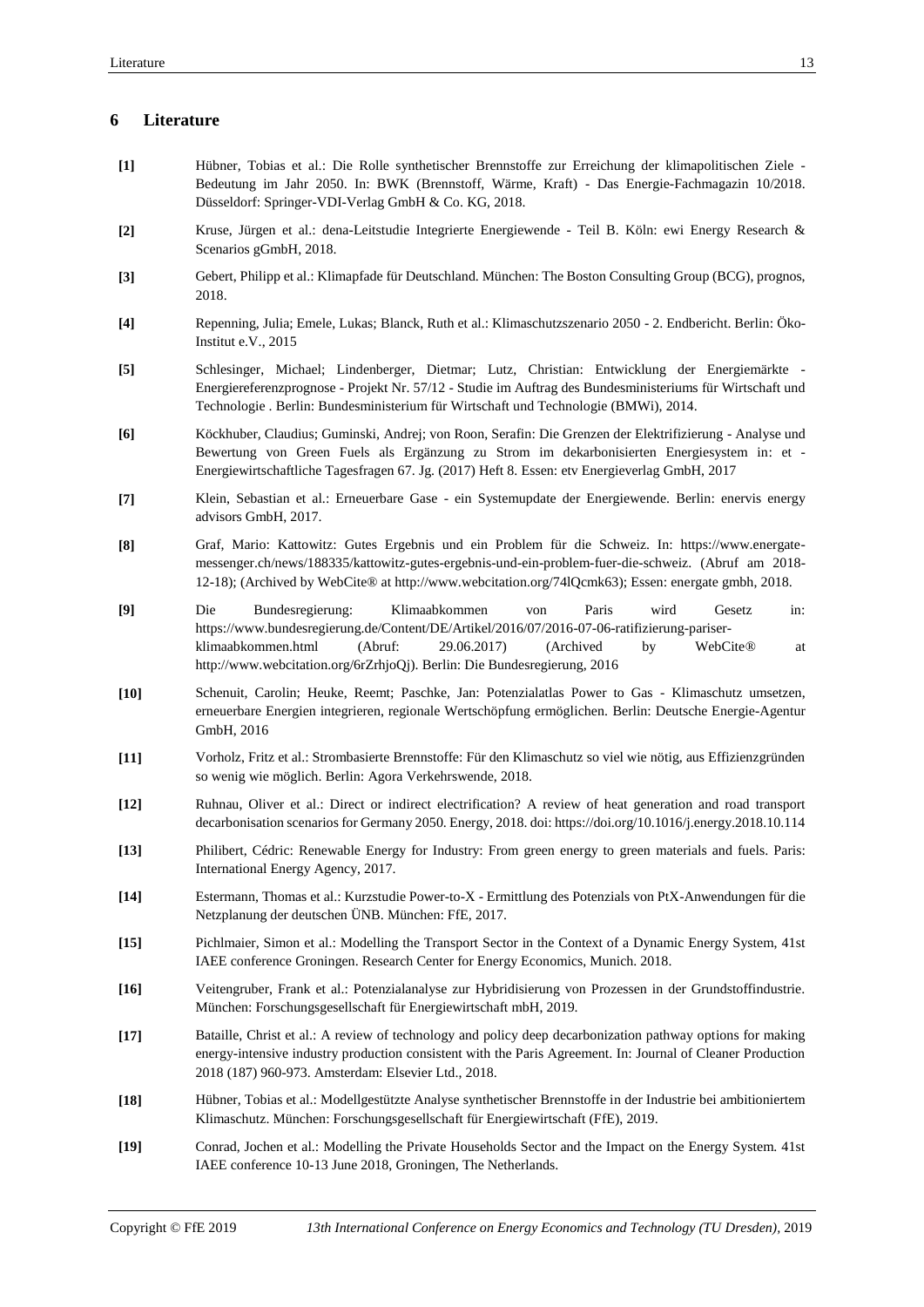| $[20]$ | Bayer, Caspar et al.: Der Einfluss von Prognoseunsicherheiten auf CO2-Verminderungskosten im Pkw-<br>Bereich. In: et - Energiewirtschaftliche Tagesfragen 11/2018. Berlin: EW Medien und Kongresse GmbH,<br>2018.                                                                                                                                                                                                                                           |  |  |  |  |  |
|--------|-------------------------------------------------------------------------------------------------------------------------------------------------------------------------------------------------------------------------------------------------------------------------------------------------------------------------------------------------------------------------------------------------------------------------------------------------------------|--|--|--|--|--|
| $[21]$ | Guminski, Andrej et al.: Model based evaluation of industrial greenhouse gas abatement measures (in-review).<br>Wien, Österreich: 11. Internationale Energiewirtschaftstagung an der TU Wien, 2019.                                                                                                                                                                                                                                                         |  |  |  |  |  |
| $[22]$ | Guminski, Andrej; von Roon, Serafin: Transition Towards an "All-electric World" - Developing a Merit-<br>Order of Electrification for the German Energy System in: 10. Internationale Energiewirtschaftstagung an der<br>TU Wien. Wien, Österreich: Technische Universität Wien, 2017                                                                                                                                                                       |  |  |  |  |  |
| $[23]$ | Unger, H.; Wagner, H.-J.; et al.: Validierung und kommunale Disaggregierung des Expertensystems<br>HERAKLES - Abschlussbericht zum Vorhaben 258 114 98. Bochum: Lehrstuhl für Energiesysteme und<br>Energiewirtschaft, Ruhr-Universität Bochum (LEE), 2002                                                                                                                                                                                                  |  |  |  |  |  |
| $[24]$ | Günther, Jens et al.: Den Weg zu einem treibhausgasneutralen Deutschland ressourcenschonend gestalten.<br>Berlin: Umweltbundesamt, 2017.                                                                                                                                                                                                                                                                                                                    |  |  |  |  |  |
| $[25]$ | Palm, Ellen et al.: Electricity-based plastics and their potential demand for electricity and carbon dioxide. In:<br>Journal of Cleaner Production 129 (2016) 548-555. Amsterdam: Elsevier, 2016.                                                                                                                                                                                                                                                           |  |  |  |  |  |
| $[26]$ | Kleinertz, Britta et al.: CO2-Verminderungskosten von Gasen - Projekt in Auftrag von EnBW Energie Baden-<br>Württemberg AG. In: https://www.ffe.de/themen-und-methoden/ressourcen-und-klimaschutz/764-co2-<br>verminderungskosten-von-gasen-entwicklung-statischer-co2-verminderungskostenkurven. (Abruf am 2018-<br>07-17); (Archived by WebCite® at http://www.webcitation.org/70yXTyspa); München: Forschungsstelle für<br>Energiewirtschaft e.V., 2018. |  |  |  |  |  |
| $[27]$ | Regett, Conrad, Fattler: Laufendes Projekt: Verbundprojekt Dynamis - Dynamische und intersektorale<br>Maßnahmenbewertung zur kosteneffizienten Dekarbonisierung des Energiesystems. In: www.ffe.de/dynamis.<br>(Abruf am 2018-05); (Archived by WebCite® at http://www.webcitation.org/6zfwkHdi3); München,<br>München: FfE e.V., 2018.                                                                                                                     |  |  |  |  |  |
| $[28]$ | Böing, Felix; Murmann, Alexander; Pellinger, Christoph: ISAaR - Integriertes Simulationsmodell zur<br>Anlageneinsatz- und Ausbauplanung mit Regionalisierung<br>in: https://www.ffe.de/themen-und-<br>methoden/modelle-und-tools/625-isaar-integriertes-simulationsmodell (Abruf:12.09.2017) Archived by<br>WebCite http://www.webcitation.org/6tQ5Gxmi1. München: Forschungsstelle für Energiewirtschaft (FfE),<br>2016                                    |  |  |  |  |  |
| $[29]$ | Bründerlinger, Thomas et al.: dena-Leitstudie Integrierte Energiewende - Teil A: Ergebnisbericht und<br>Handlungsempfehlungen. Berlin: dena, 2018.                                                                                                                                                                                                                                                                                                          |  |  |  |  |  |
| [30]   | Schmidt, Patrick; Zittel, Werner; Weindorf, Werner; Rashka, Tetyana: Renewables in Transport 2050 -<br>Empowering a Sustainable Mobility Future With Zero Emission Fuels From Renewable Electricity. Frankfurt<br>am Main: FVV- Forschungsvereinigung Verbrennungskraftmaschinen e. V., 2016                                                                                                                                                                |  |  |  |  |  |
| $[31]$ | Deutsch, Matthias et al.: Die zukünftigen Kosten strombasierter synthetischer Brennstoffe. Berlin: Agora<br>Energiewende, 2018.                                                                                                                                                                                                                                                                                                                             |  |  |  |  |  |
| $[32]$ | Umweltbundesamt<br>(UBA):<br>Energieverbrauch<br>privater<br>Haushalte.<br>In:<br>https://www.umweltbundesamt.de/daten/private-haushalte-konsum/wohnen/energieverbrauch-privater-<br>haushalte. (Abruf am 2019-05-04); (Archived by WebCite® at http://www.webcitation.org/7879Bdqou);<br>Dessau-Roßlau: Umweltbundesamt, 2018.                                                                                                                             |  |  |  |  |  |
| $[33]$ | Wolff, Dieter; Jagnow, Kati: Überlegungen zu Einsatzgrenzen und zur Gestaltung einer zukünftigen Fern- und<br>Nahwärmeversorgung. Wolfenbüttel: Ostfalia Hochschule Wolfenbüttel, 2011                                                                                                                                                                                                                                                                      |  |  |  |  |  |
| $[34]$ | VDI 2067 - Energieaufwand für die Erzeugung in: VDI-Richtlinien. Düsseldorf: Verein Deutscher Ingenieure<br>e.V., 2013                                                                                                                                                                                                                                                                                                                                      |  |  |  |  |  |
| $[35]$ | Günther, Danny; Miara, Marek et al.: WP Monitor - Feldmessung von Wärmepumpenanlagen. Freiburg:<br>Fraunhofer-Institut für Solare Energiesysteme (ISE), 2014                                                                                                                                                                                                                                                                                                |  |  |  |  |  |
| $[36]$ | Umweltbundesamt<br>Endenergieverbrauch<br>Energieeffizienz<br>(UBA):<br>und<br>des<br>Verkehrs.<br>In:<br>https://www.umweltbundesamt.de/daten/verkehr/endenergieverbrauch-energieeffizienz-des-<br>verkehrs#textpart-1.<br>(Abruf<br>$2019 - 05 - 04$ ;<br>(Archived<br>am<br>by<br>WebCite®<br>at<br>http://www.webcitation.org/787B88N9K); Dessau-Roßlau: Umweltbundesamt, 2018.                                                                         |  |  |  |  |  |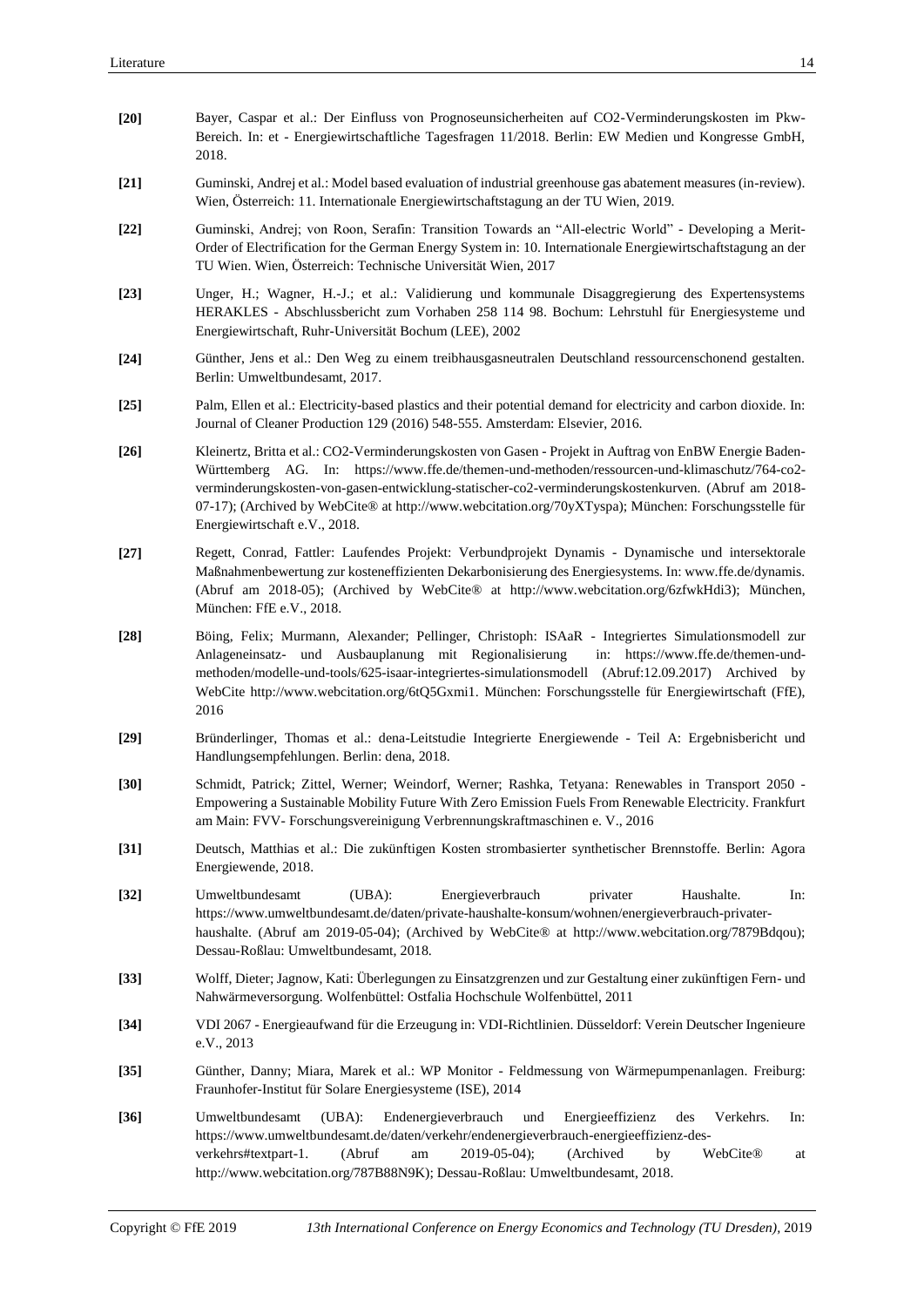| $[37]$ | Umweltbundesamt (UBA): Energieverbrauch nach Energieträgern, Sektoren und Anwendungen. In:<br>https://www.umweltbundesamt.de/daten/energie/energieverbrauch-nach-energietraegern-sektoren. (Abruf am<br>2019-05-04); (Archived by WebCite® at http://www.webcitation.org/787AvUk7m); Dessau-Roßlau:<br>Umweltbundesamt, 2019.                                                                                                                |  |  |  |  |  |
|--------|----------------------------------------------------------------------------------------------------------------------------------------------------------------------------------------------------------------------------------------------------------------------------------------------------------------------------------------------------------------------------------------------------------------------------------------------|--|--|--|--|--|
| $[38]$ | Guminski, Andrej et al.: Energiewende in der Industrie: Methodik zur Identifikation und Quantifizierung von<br>Dekarbonisierungsmaßnahmen. In: et Energiewirtschaftliche Tagesfragen (Ausgabe 12/2017). Essen: etv<br>Energieverlag GmbH, 2017.                                                                                                                                                                                              |  |  |  |  |  |
| $[39]$ | UNB Deutschland: Prognose der EEG-Umlage 2019 nach EEV. Berlin, Dortmund, Bayreuth, Stuttgart:<br>Übertragungsnetzbetreiber Deutschland, 2018.                                                                                                                                                                                                                                                                                               |  |  |  |  |  |
| $[40]$ | Pfluger, Benjamin et al.: Langfristszenarien für die Transformation des Energiesystems in Deutschland.<br>Karlsruhe: Fraunhofer-Institut für System- und Innovationsforschung (Fraunhofer ISI), 2017.                                                                                                                                                                                                                                        |  |  |  |  |  |
| $[41]$ | Wörtler, Martin; Schuler, Felix; Voigt, Nicole; Schmidt, Torben; Dahlmann, Peter; Lüngen, Hans; Ghenda,<br>Jean-Theo: Steel's contribution to a low-carbon Europe 2050 - Technical and economic analysis of the sector's<br>CO2 abatement potential. Boston: Steel Institute (VDEh), 2013                                                                                                                                                    |  |  |  |  |  |
| $[42]$ | Huss, Alexander: Elektromobilität mit Wasserstoff und Brennstoffzelle - Stand der Entwicklung und<br>Markteinführung bei PKW in Deutschland. Berlin: Nationale Organisation Wasserstoff- und<br>Brennstoffzellentechnologie, 2017                                                                                                                                                                                                            |  |  |  |  |  |
| $[43]$ | Weigel, Max: Ganzheitliche Bewertung zukünftig verfügbarer primärer Stahlherstellungsverfahren -<br>Einschätzung der möglichen Rolle von Wasserstoff als Reduktionsmittel. Wuppertal: Bergischen Universität<br>Wuppertal, 2014.                                                                                                                                                                                                             |  |  |  |  |  |
| $[44]$ | Genehmigung des Szenariorahmens für die Netzentwicklungsplanung 2019-2030. Bonn: Bundesnetzagentur<br>für Elektrizität, Gas, Telekommunikation, Post und Eisenbahnen (BNetzA), 2018.                                                                                                                                                                                                                                                         |  |  |  |  |  |
| $[45]$ | Superbenzin,<br>Dieselkraftstoff,<br>leichtes<br>Heizöl<br>Preiszusammensetzungen<br>in:<br>$\overline{\phantom{a}}$<br>https://www.mwv.de/statistiken/preiszusammensetzung/. Berlin: Mineralölwirtschaftsverband e.V. (MWV),<br>2017                                                                                                                                                                                                        |  |  |  |  |  |
| $[46]$ | Rohstoffpreise in: http://www.indexmundi.com/de/rohstoffpreise/. Vancouver, USA: Indexmundi, 2017                                                                                                                                                                                                                                                                                                                                            |  |  |  |  |  |
| $[47]$ | Zahlen und Fakten Energiedaten - Nationale und internationale Entwicklung. Berlin: Bundesministerium für<br>Wirtschaft und Energie (BMWi), 2017                                                                                                                                                                                                                                                                                              |  |  |  |  |  |
| $[48]$ | Pfenning, Maximilian; Gerhardt, Norman et al.: Mittel- und Langfristige Potenziale von PTL- und H2-<br>Importen aus internationalen EE-Vorzugsregionen - Teilbericht im Rahmen des Projektes: Klimawirksamkeit<br>Elektromobilität - Entwicklungsoptionen des Straßenverkehrs unter Berücksichtigung der Rückkopplung des<br>Energieversorgungssystems in Hinblick auf mittel- und langfristige Klimaziele. Kassel: Fraunhofer IWES,<br>2017 |  |  |  |  |  |
| $[49]$ | Fasihi, Mahdi et al.: Techno-Economic Assessment of Power-to-Liquids (PtL) Fuels Production and Global<br>Trading Based on Hybrid PV-Wind Power Plants. Lappeenranta (Finland): Lappeenranta University of<br>Technology, 2016.                                                                                                                                                                                                              |  |  |  |  |  |
| $[50]$ | Fasihi, Mahdi; Bogdaniv, Dimitrii; Beyer Christian: Long-Term Hydrocarbon Trade Options for the Maghreb<br>Region and Europe - Renewable Energy Based Synthetic Fuels for a Net Zero Emissions World in:<br>Sustainability 2017. Laapeenranta, Finnland: School of Energy Systems, Lappeenranta University of<br>Technology, 2017                                                                                                            |  |  |  |  |  |
| $[51]$ | Dietrich, Ralph-Uwe et al.: Erzeugung alternativer flüssiger Kraftstoffe im zukünftigen Energiesystem. In:<br>Chemie Ingenieur Technik Vol. 90, No 1-2, 179-192. Weinheim: WILEY-VCH Verlag GmbH & Co. KGaA,<br>2018.                                                                                                                                                                                                                        |  |  |  |  |  |
|        |                                                                                                                                                                                                                                                                                                                                                                                                                                              |  |  |  |  |  |
|        |                                                                                                                                                                                                                                                                                                                                                                                                                                              |  |  |  |  |  |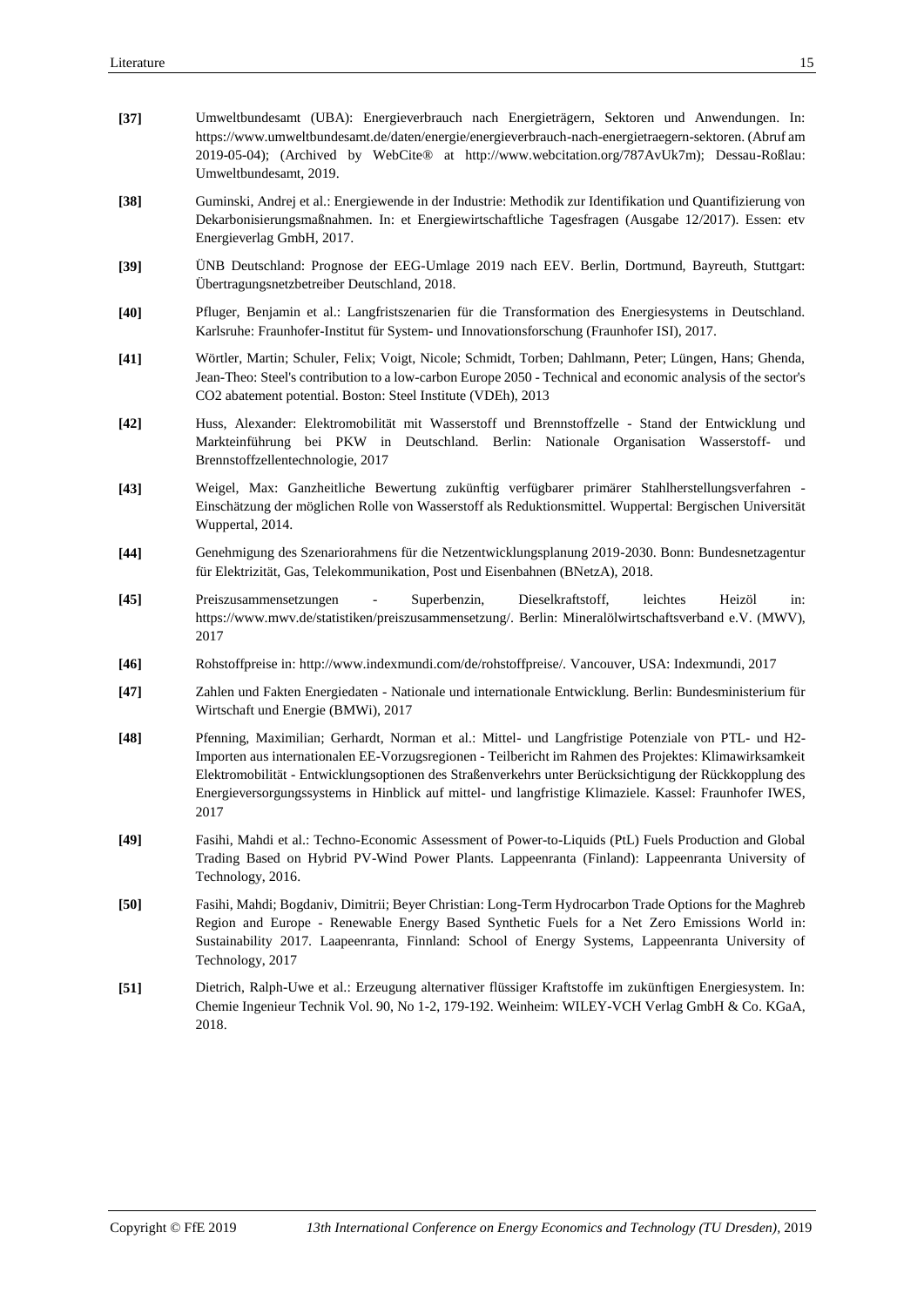# **7 Appendix**

In the Appendix, the basic data to calculate the differential costs are available. The appendix is divided into three main components: the energy prices (1), the specific CAPEX and OPEX (2) and the specific conventional consumption of the applications (3).

# **Appendix A: Energy prices**

|                                                                                    | <b>Energy price</b><br>$[\in]$ MWh | <b>Energy price</b><br>$[\in]$ MWh | Literature and origin                                                      |
|------------------------------------------------------------------------------------|------------------------------------|------------------------------------|----------------------------------------------------------------------------|
| <b>Energy carrier</b>                                                              | 2020                               | 2050                               |                                                                            |
| hard coal                                                                          | 8.4                                | 9.8                                | [44] scenario B, $[5]$                                                     |
| lignite                                                                            | 5.9                                | 5.6                                | [44] scenario B, $[5]$                                                     |
| natural gas                                                                        | 22.7                               | 28.1                               | [44] scenario B, $[5]$                                                     |
| petrol                                                                             | 51.3                               | 64.3                               | [45] &<br>increase based on increase of oil price                          |
| diesel                                                                             | 46.3                               | 59.3                               | [45] &<br>increase based on growing oil price                              |
| kerosene                                                                           | 46.6                               | 59.6                               | [46] &<br>increase based on growing of oil price                           |
| Oil                                                                                | 40                                 | 53                                 | [44] scenario B,<br>no further increase after 2035                         |
| light oil                                                                          | 45.6                               | 58.6                               | [45] &<br>increase based on growing oil price                              |
| heavy oil                                                                          | 22.8                               | 30.2                               | [47] &<br>increase based on growing oil price                              |
| mineral oil                                                                        | 29.8                               | 51.8                               | own estimation                                                             |
| biomass                                                                            | 27.6                               | 26.3                               | own calculation                                                            |
| Coke                                                                               | 1.7                                | 1.7                                | own estimation                                                             |
| converter & top gas                                                                | $\mathbf{0}$                       | $\mathbf{0}$                       | own estimation                                                             |
| other fuels                                                                        | 3.1                                | 3.1                                | own estimation                                                             |
| district heating                                                                   | 19.4                               | 34.6                               | based on simulation                                                        |
| electricity conventional                                                           | 47.4                               | 75.6                               | based on simulation                                                        |
| hydrogen conventional                                                              | 23.6                               | 28.1                               | based on simulation                                                        |
| liquid synthetic fuel through<br>electrolysis (liquid diesel,<br>petrol, kerosene) | 344.2                              | 181.7                              | calculation based on [48], [49], [50], [51]<br>and further own assumptions |
| synthetic methane gas<br>through $CO2$                                             | 218.8                              | 88.6                               | own calculation based on [14]                                              |
| hydrogen through<br>elctrolysis                                                    | 146.3                              | 63.6                               | own calculation based on [14]                                              |
| electricity renewables                                                             | 50.3                               | 39.5                               | own calculation based on estimates of the<br>future RES-mix in Germany     |

<span id="page-15-0"></span>**Table 7-1:** *Energy prices of the relevant energy carriers*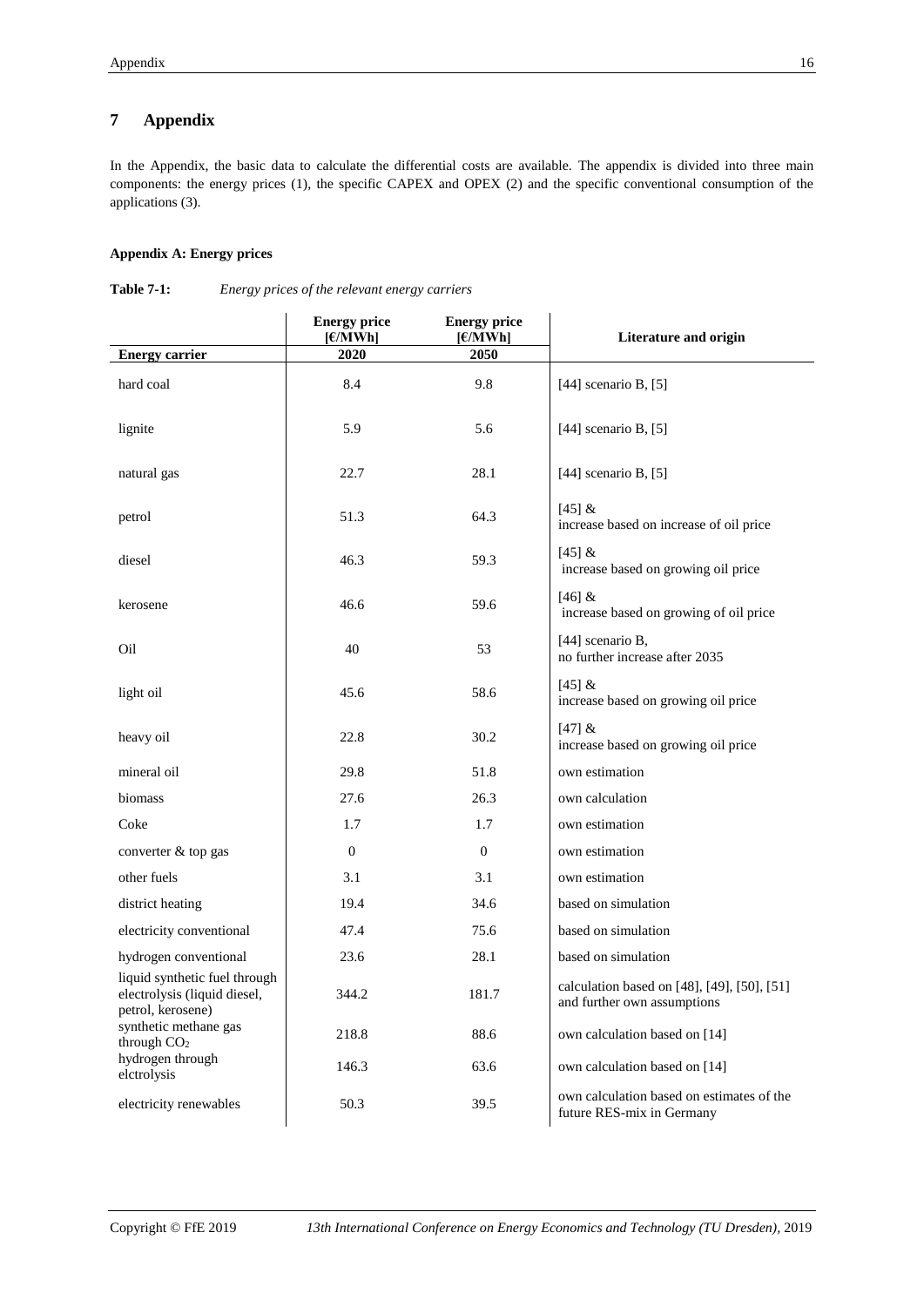# **Appendix B: Specific CAPEX and OPEX for the different sectors, technologies and applications**

The following section provides the specific CAPEX and OPEX for conventional, synfuel and electrified applications that serve as the basis for constructing the merit-order.

## *Appendix B.1: Conventional, fossil technologies/applications*

**Table 7-2:** *Specific CAPEX and OPEX of selected technologies using conventional fossil fuels in the household sector*

| <b>Household sector</b> |                 |                         | Specific CAPEX<br>$\lceil \frac{\epsilon}{b} \rceil$ |         |         | Specific OPEX<br>$\lceil \frac{\epsilon}{b} \rceil$ |
|-------------------------|-----------------|-------------------------|------------------------------------------------------|---------|---------|-----------------------------------------------------|
| building type           | building<br>age | fossil fuel/application | 2020                                                 | 2050    | 2020    | 2050                                                |
|                         | $\leq$ 1994     | oil boiler              | 831                                                  | 758     | 1 0 8 5 | 1 3 9 6                                             |
|                         |                 | gas boiler              | 1 5 5 4                                              | 1499    | 533     | 660                                                 |
| detached house          | >1995           | oil boiler              | 690                                                  | 784     | 706     | 877                                                 |
|                         |                 | gas boiler              | 1433                                                 | 1756    | 349     | 423                                                 |
|                         | < 1994          | oil boiler              | 1 1 6 6                                              | 1 0 5 8 | 2 1 4 4 | 2 741                                               |
| apartment               |                 | gas boiler              | 1856                                                 | 1 773   | 1 0 5 9 | 1 302                                               |
| house small             | $\geq$ 1995     | oil boiler              | 1 0 7 3                                              | 1 201   | 1513    | 1939                                                |
|                         |                 | gas boiler              | 1 772                                                | 1992    | 748     | 925                                                 |
|                         | $\leq$ 1994     | oil boiler              | 1631                                                 | 1479    | 3616    | 4 5 6 8                                             |
| apartment               |                 | gas boiler              | 2 2 9 2                                              | 2 1 7 2 | 1785    | 2 1 7 0                                             |
| house middle            | $\geq$ 1995     | oil boiler              | 1 540                                                | 1849    | 2 7 0 9 | 3 5 9 7                                             |
|                         |                 | gas boiler              | 2 2 0 5                                              | 2498    | 1 3 3 9 | 1686                                                |
|                         | $\leq$ 1994     | oil boiler              | 2 7 1 1                                              | 2457    | 7922    | 9 9 9 4                                             |
| apartment               |                 | gas boiler              | 3 3 7 8                                              | 3 1 7 1 | 3911    | 4 7 4 9                                             |
| house large             |                 | oil boiler              | 2657                                                 | 2984    | 5 5 6 8 | 7 1 5 9                                             |
|                         | $\geq$ 1995     | gas boiler              | 3 3 2 2                                              | 3556    | 2 7 5 5 | 3411                                                |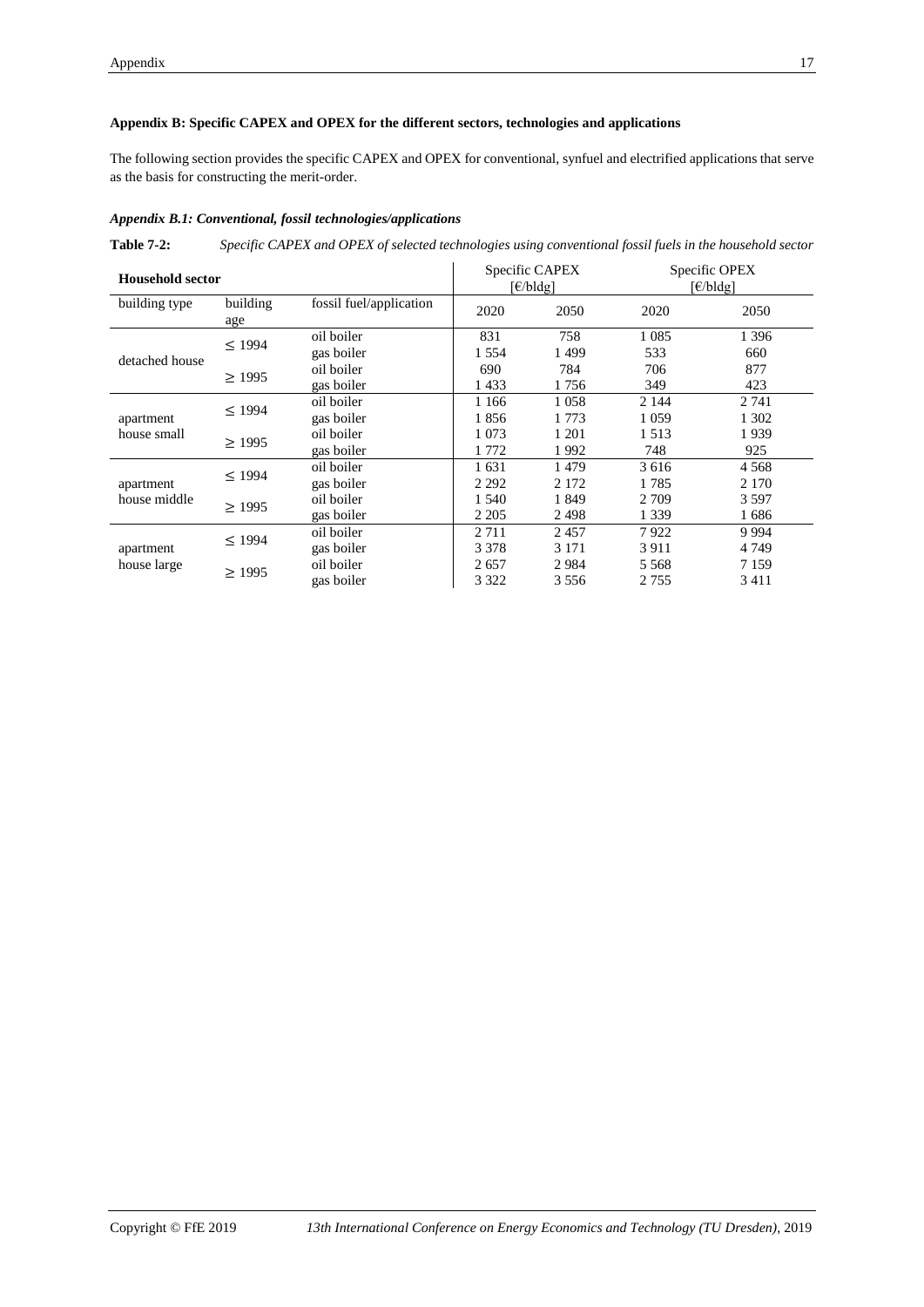| <b>Transport sector</b>    |                         |        | Specific CAPEX<br>$F/km$ ] |       | Specific OPEX<br>$\lceil \frac{\epsilon}{km} \rceil$ |  |
|----------------------------|-------------------------|--------|----------------------------|-------|------------------------------------------------------|--|
| modes of transport         | fossil fuel/application | 2020   | 2050                       | 2020  | 2050                                                 |  |
|                            | petrol                  | 0.214  | 0.207                      | 0.026 | 0.027                                                |  |
| light duty vehicle small   | diesel                  | 0.118  | 0.148                      | 0.019 | 0.019                                                |  |
|                            | gas                     | 0.082  | 0.123                      | 0.011 | 0.012                                                |  |
|                            | petrol                  | 0.3    | 0.288                      | 0.03  | 0.032                                                |  |
| light duty vehicle compact | diesel                  | 0.166  | 0.209                      | 0.023 | 0.023                                                |  |
|                            | gas                     | 0.13   | 0.194                      | 0.013 | 0.013                                                |  |
| light duty vehicle middle  | petrol                  | 0.379  | 0.36                       | 0.031 | 0.033                                                |  |
| class                      | diesel                  | 0.213  | 0.265                      | 0.025 | 0.025                                                |  |
|                            | gas                     | 0.173  | 0.254                      | 0.013 | 0.014                                                |  |
| light duty vehicle upper   | petrol                  | 0.554  | 0.524                      | 0.035 | 0.037                                                |  |
| class                      | diesel                  | 0.265  | 0.33                       | 0.031 | 0.031                                                |  |
|                            | gas                     | 0.213  | 0.314                      | 0.015 | 0.016                                                |  |
| motorcycle                 | petrol                  | 0.192  | 0.201                      | 0.021 | 0.024                                                |  |
| service bus                | diesel                  | 0.98   | 0.983                      | 0.21  | 0.27                                                 |  |
|                            | gas                     | 1.068  | 1.045                      | 0.104 | 0.133                                                |  |
| coach                      | diesel                  | 0.239  | 0.24                       | 0.142 | 0.184                                                |  |
| local train                | diesel                  | 2.143  | 2.184                      | 0.372 | 0.476                                                |  |
| long-distance train        | diesel                  | 1.157  | 1.157                      | 0.172 | 0.22                                                 |  |
| passenger plane small      | kerosene                | 2.677  | 2.677                      | 2.011 | 1.902                                                |  |
| passenger plane large      | kerosene                | 7.024  | 7.024                      | 3.286 | 3.109                                                |  |
|                            | petrol                  | 0.347  | 0.381                      | 0.053 | 0.06                                                 |  |
| light commercial vehicles  | diesel                  | 0.203  | 0.229                      | 0.06  | 0.064                                                |  |
|                            | gas                     | 0.19   | 0.199                      | 0.028 | 0.029                                                |  |
| medium commercial          | petrol                  | 0.261  | 0.248                      | 0.099 | 0.113                                                |  |
| vehicles                   | diesel                  | 0.206  | 0.201                      | 0.109 | 0.127                                                |  |
|                            | gas                     | 0.263  | 0.225                      | 0.051 | 0.053                                                |  |
| heavy commercial vehicles  | diesel                  | 0.37   | 0.368                      | 0.156 | 0.152                                                |  |
| semitrailer truck          | diesel                  | 0.325  | 0.355                      | 0.202 | 0.198                                                |  |
| freight train              | diesel                  | 52.433 | 58.208                     | 8.484 | 10.866                                               |  |
| cargo plane small          | kerosene                | 2.677  | 2.677                      | 2.011 | 1.902                                                |  |
| cargo plane large          | kerosene                | 7.024  | 7.024                      | 3.286 | 3.109                                                |  |
| inland waterways           | diesel                  | 6.167  | 6.167                      | 3.251 | 4.164                                                |  |

| <b>Table 7-3:</b> | Specific CAPEX and OPEX of selected technologies using conventional fossil fuels in the transport sector |  |  |
|-------------------|----------------------------------------------------------------------------------------------------------|--|--|
|                   |                                                                                                          |  |  |

**Table 7-4:** *Specific CAPEX and OPEX of selected technologies using conventional fossil fuels in the industry sector*

| <b>Industry sector</b>                                   |               | Specific CAPEX<br>[€/t] |               | Specific OPEX<br>[€/t] |  |
|----------------------------------------------------------|---------------|-------------------------|---------------|------------------------|--|
| Production process                                       | 2020          | 2050                    | 2020          | 2050                   |  |
| Steel production                                         | 133           | 133                     | 37            | 41                     |  |
| Cement production                                        | not specified | not specified           | Q             |                        |  |
| Lime production                                          | not specified | not specified           | 15            | 15                     |  |
| Other Industry (gas consumption $>$ 500 °C)              | <b>TOTEX</b>  |                         |               |                        |  |
| Other industrial production processes                    | 2020          |                         | 2050          |                        |  |
| Other industry                                           | not specified |                         |               | not specified          |  |
| Other industry without steel, cement and lime production |               | not specified           | not specified |                        |  |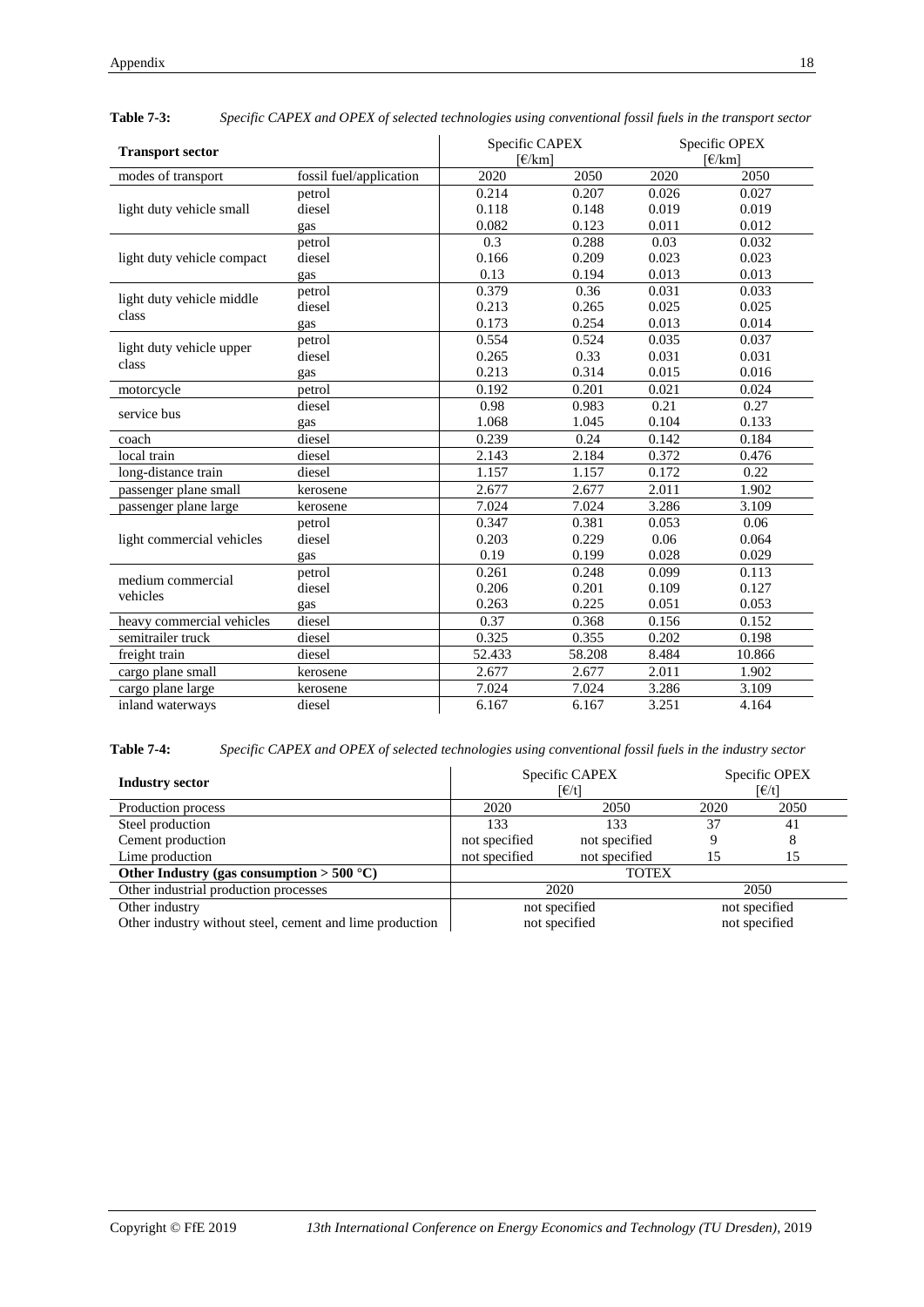apartment house large

 $\overline{a}$ 

|                         |                 | Appendix B.2: Synfuel technologies/applications                                                |                                                          |         |         |                                                           |
|-------------------------|-----------------|------------------------------------------------------------------------------------------------|----------------------------------------------------------|---------|---------|-----------------------------------------------------------|
| <b>Table 7-5:</b>       |                 | Specific CAPEX and OPEX of selected technologies using synthetic fuels in the household sector |                                                          |         |         |                                                           |
| <b>Household sector</b> |                 |                                                                                                | Specific CAPEX<br>$\lceil \frac{\epsilon}{b} \lg \rceil$ |         |         | Specific OPEX<br>$\lceil \frac{\epsilon}{b} \rceil$ della |
| building type           | building<br>age | synthetic fuel/application                                                                     | 2020                                                     | 2050    | 2020    | 2050                                                      |
| detached house          | $\leq$ 1994     | oil boiler                                                                                     | 831                                                      | 758     | 8 1 9 4 | 4 3 2 9                                                   |
|                         |                 | gas boiler                                                                                     | 1 5 5 4                                                  | 1499    | 5 1 3 8 | 2 0 8 3                                                   |
|                         | $\geq$ 1995     | oil boiler                                                                                     | 690                                                      | 784     | 5 3 2 9 | 2 7 2 0                                                   |
|                         |                 | gas boiler                                                                                     | 1433                                                     | 1756    | 3 3 6 4 | 1 3 3 4                                                   |
|                         | $\leq$ 1994     | oil boiler                                                                                     | 1 1 6 6                                                  | 1 0 5 8 | 16 18 6 | 8499                                                      |
| apartment               |                 | gas boiler                                                                                     | 1856                                                     | 1 7 7 3 | 10 203  | 4 1 0 8                                                   |
| house small             | $\geq$ 1995     | oil boiler                                                                                     | 1 0 7 3                                                  | 1 201   | 11 4 25 | 6 0 1 4                                                   |
|                         |                 | gas boiler                                                                                     | 1772                                                     | 1992    | 7 2 1 3 | 2918                                                      |
|                         | $\leq$ 1994     | oil boiler                                                                                     | 1631                                                     | 1479    | 27 297  | 14 16 6                                                   |
| apartment               |                 | gas boiler                                                                                     | 2 2 9 2                                                  | 2 1 7 2 | 17 203  | 6845                                                      |
| house middle            |                 | oil boiler                                                                                     | 1 540                                                    | 1849    | 20447   | 11 155                                                    |
|                         | $\geq$ 1995     | gas boiler                                                                                     | 2 2 0 5                                                  | 2498    | 12910   | 5 3 1 8                                                   |
|                         | $\leq$ 1994     | oil boiler                                                                                     | 2 7 1 1                                                  | 2457    | 59 801  | 30 992                                                    |
| $0.0200$ and $0.0200$   |                 | اسمائمها ممم                                                                                   | 2.270                                                    | 2.171   | 27.602  | 14001                                                     |

gas boiler <br>3 378 3 171 37 693 14 981<br>2 657 2 984 42 030 22 201

gas boiler 3 322 3 556 26 556 10 761

<sup>≥</sup> <sup>1995</sup> oil boiler <sup>2</sup> <sup>657</sup> <sup>2</sup> <sup>984</sup> <sup>42</sup> <sup>030</sup> <sup>22</sup> <sup>201</sup>

## *Appendix B.2: Synfuel technologies/applications*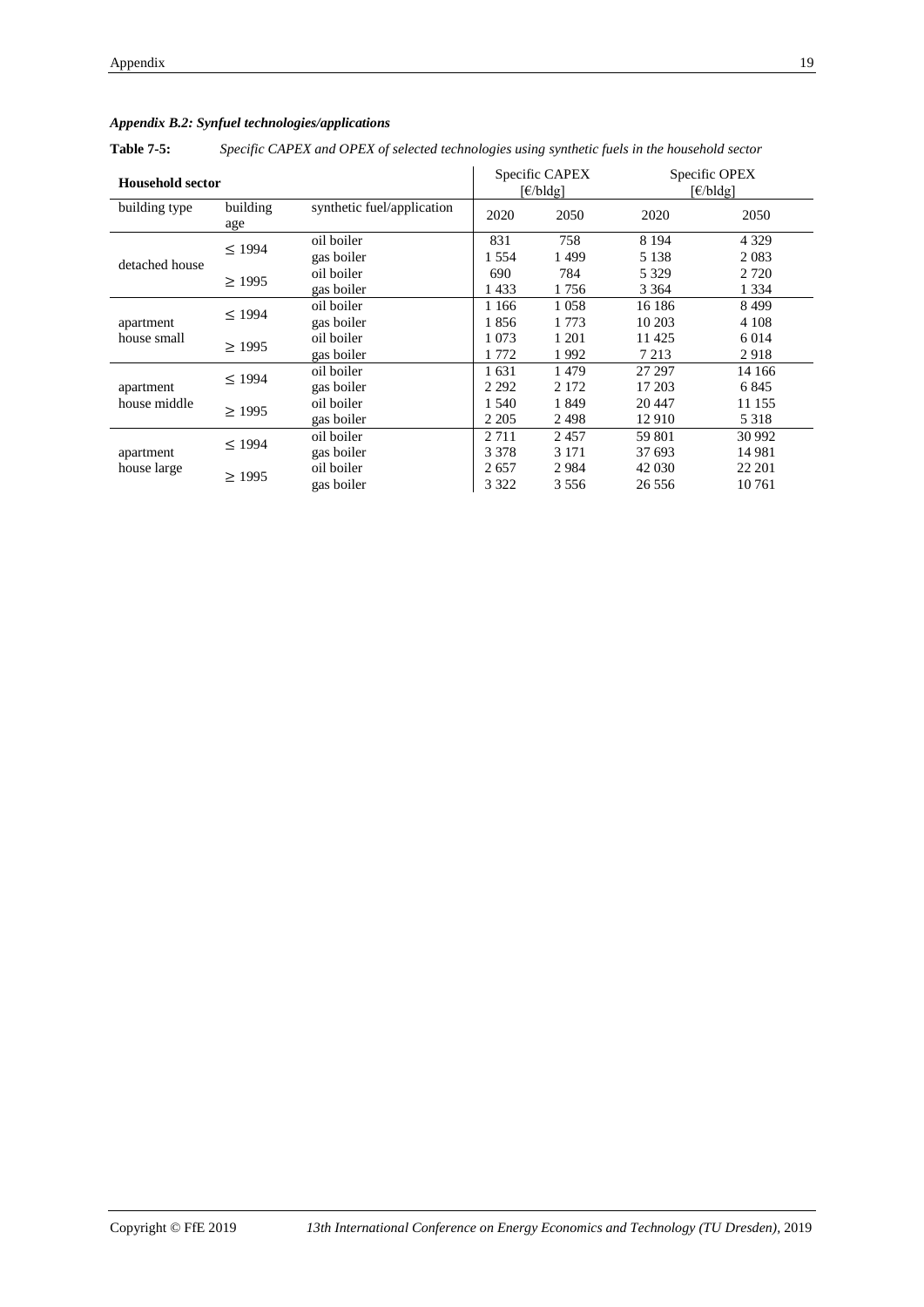| <b>Transport sector</b>         |                                                               |                                             | Specific CAPEX |                                             | Specific OPEX |
|---------------------------------|---------------------------------------------------------------|---------------------------------------------|----------------|---------------------------------------------|---------------|
| mode of transport               | 2020                                                          | $\lceil \frac{\epsilon}{km} \rceil$<br>2050 | 2020           | $\lceil \frac{\epsilon}{km} \rceil$<br>2050 |               |
|                                 | synthetic fuel <sup>11</sup> /application<br>synthetic petrol | 0.207                                       | 0.207          | 0.026                                       | 0.027         |
|                                 | synthetic diesel                                              | 0.148                                       | 0.148          | 0.019                                       | 0.019         |
|                                 | synthetic gas                                                 | 0.123                                       | 0.123          | 0.011                                       | 0.012         |
| light duty vehicle small        | hydrogen (fuel cell)   petrol                                 | 0.304                                       | 0.204          | 0.028                                       | 0.009         |
|                                 | hydrogen (fuel cell)   diesel                                 | 0.155                                       | 0.135          | 0.028                                       | 0.009         |
|                                 | hydrogen (fuel cell)   gas                                    | 0.13                                        | 0.135          | 0.028                                       | 0.009         |
|                                 | synthetic petrol                                              | $\overline{0.3}$                            | 0.288          | 0.03                                        | 0.032         |
|                                 | synthetic diesel                                              | 0.166                                       | 0.209          | 0.023                                       | 0.023         |
|                                 | synthetic gas                                                 | 0.13                                        | 0.194          | 0.013                                       | 0.013         |
| light duty vehicle compact      | hydrogen (fuel cell)   petrol                                 | 0.383                                       | 0.236          | 0.043                                       | 0.013         |
|                                 | hydrogen (fuel cell)   diesel                                 | 0.196                                       | 0.156          | 0.043                                       | 0.013         |
|                                 | hydrogen (fuel cell)   gas                                    | 0.164                                       | 0.156          | 0.043                                       | 0.013         |
|                                 | synthetic petrol                                              | 0.379                                       | 0.36           | 0.031                                       | 0.033         |
|                                 | synthetic diesel                                              | 0.213                                       | 0.265          | 0.025                                       | 0.025         |
|                                 | synthetic gas                                                 | 0.173                                       | 0.254          | 0.013                                       | 0.014         |
| light duty vehicle middle class | hydrogen (fuel cell)   petrol                                 | 0.466                                       | 0.289          | 0.05                                        | 0.016         |
|                                 | hydrogen (fuel cell)   diesel                                 | 0.238                                       | 0.192          | 0.05                                        | 0.016         |
|                                 | hydrogen (fuel cell)   gas                                    | 0.199                                       | 0.192          | 0.05                                        | 0.016         |
|                                 | synthetic petrol                                              | 0.554                                       | 0.524          | 0.035                                       | 0.037         |
|                                 | synthetic diesel                                              | 0.265                                       | 0.33           | 0.031                                       | 0.031         |
| light duty vehicle upper class  | synthetic gas                                                 | 0.213                                       | 0.314          | 0.015                                       | 0.016         |
|                                 | hydrogen (fuel cell)   petrol                                 | 0.984                                       | 0.758          | 0.051                                       | 0.016         |
|                                 | hydrogen (fuel cell)   diesel                                 | 0.503                                       | 0.502          | 0.051                                       | 0.016         |
|                                 | hydrogen (fuel cell)   gas                                    | 0.42                                        | 0.502          | 0.051                                       | 0.016         |
| motorcycle                      | synthetic petrol                                              | 0.192                                       | 0.201          | 0.021                                       | 0.024         |
|                                 | synthetic diesel                                              | 0.98                                        | 0.983          | 0.21                                        | 0.27          |
| service bus                     | synthetic gas                                                 | 1.068                                       | 1.045          | 0.104                                       | 0.133         |
|                                 | hydrogen (fuel cell)   petrol                                 | 1.46                                        | 0.986          | 0.086                                       | 0.038         |
|                                 | hydrogen (fuel cell)   gas                                    | 1.46                                        | 0.986          | 0.086                                       | 0.038         |
| Coach                           | synthetic diesel                                              | 0.239                                       | 0.24           | 0.142                                       | 0.184         |
|                                 | hydrogen (fuel cell)   diesel                                 | 0.365                                       | 0.25           | 0.056                                       | 0.025         |
| local train                     | synthetic diesel                                              | 2.143                                       | 2.184          | 0.372                                       | 0.476         |
| long-distance train             | synthetic diesel                                              | 1.157                                       | 1.157          | 0.172                                       | 0.22          |
| passenger plane small           | synthetic kerosene                                            | 2.677                                       | 2.677          | 2.011                                       | 1.902         |
| passenger plane large           | synthetic kerosene                                            | 7.024                                       | 7.024          | 3.286                                       | 3.109         |
|                                 | synthetic petrol                                              | 0.347                                       | 0.381          | 0.355                                       | 0.17          |
|                                 | synthetic diesel                                              | 0.203                                       | 0.229          | 0.447                                       | 0.195         |
| light commercial vehicles       | synthetic gas                                                 | 0.19                                        | 0.199          | 0.267                                       | 0.091         |
|                                 | hydrogen (fuel cell)   petrol                                 | 0.677                                       | 0.454          | 0.076                                       | 0.027         |
|                                 | hydrogen (fuel cell)   diesel                                 | 0.397                                       | 0.273          | 0.076                                       | 0.027         |
|                                 | hydrogen (fuel cell) $\vert$ gas                              | 0.355                                       | 0.239          | 0.076                                       | 0.027         |
|                                 | synthetic petrol                                              | 0.261                                       | 0.248          | 0.665                                       | 0.318         |
|                                 | synthetic diesel                                              | 0.206                                       | 0.201          | 0.812                                       | 0.39          |
| medium commercial vehicles      | synthetic gas                                                 | 0.263                                       | 0.225          | 0.492                                       | 0.168         |
|                                 | hydrogen (fuel cell)   petrol                                 | 0.535                                       | 0.226          | 0.158                                       | 0.056         |
|                                 | hydrogen (fuel cell)   diesel                                 | 0.535                                       | 0.226          | 0.158                                       | 0.056         |
|                                 | hydrogen (fuel cell)   gas                                    | 0.535                                       | 0.226          | 0.158                                       | 0.056         |
| heavy commercial vehicles       | synthetic diesel                                              | 0.37                                        | 0.368          | 1.157                                       | 0.466         |
|                                 | hydrogen (fuel cell)   diesel                                 | 1.121                                       | 0.431          | 0.28                                        | 0.11          |
| semitrailer truck               | synthetic diesel                                              | 0.325                                       | 0.355          | 1.505                                       | 0.607         |
|                                 | hydrogen (fuel cell)   diesel                                 | 1.375                                       | 0.424          | 0.365                                       | 0.143         |
| freight train                   | synthetic diesel                                              | 52.433                                      | 58.208         | 63.076                                      | 33.298        |
| cargo plane small               | synthetic kerosene                                            | 2.677                                       | 2.677          | 14.853                                      | 5.8           |
| cargo plane large               | synthetic kerosene                                            | 7.024                                       | 7.024          | 24.272                                      | 9.478         |
| inland waterways                | synthetic diesel                                              | 6.167<br>6.908                              | 6.167          | 24.17                                       | 12.759        |
|                                 | hydrogen (fuel cell)   diesel                                 |                                             | 5.707          | 9.796                                       | 4.258         |

**Table 7-6:** *Specific CAPEX and OPEX of selected technologies using synthetic fuels in the transport sector*

<sup>&</sup>lt;sup>11</sup> electricity-based fuels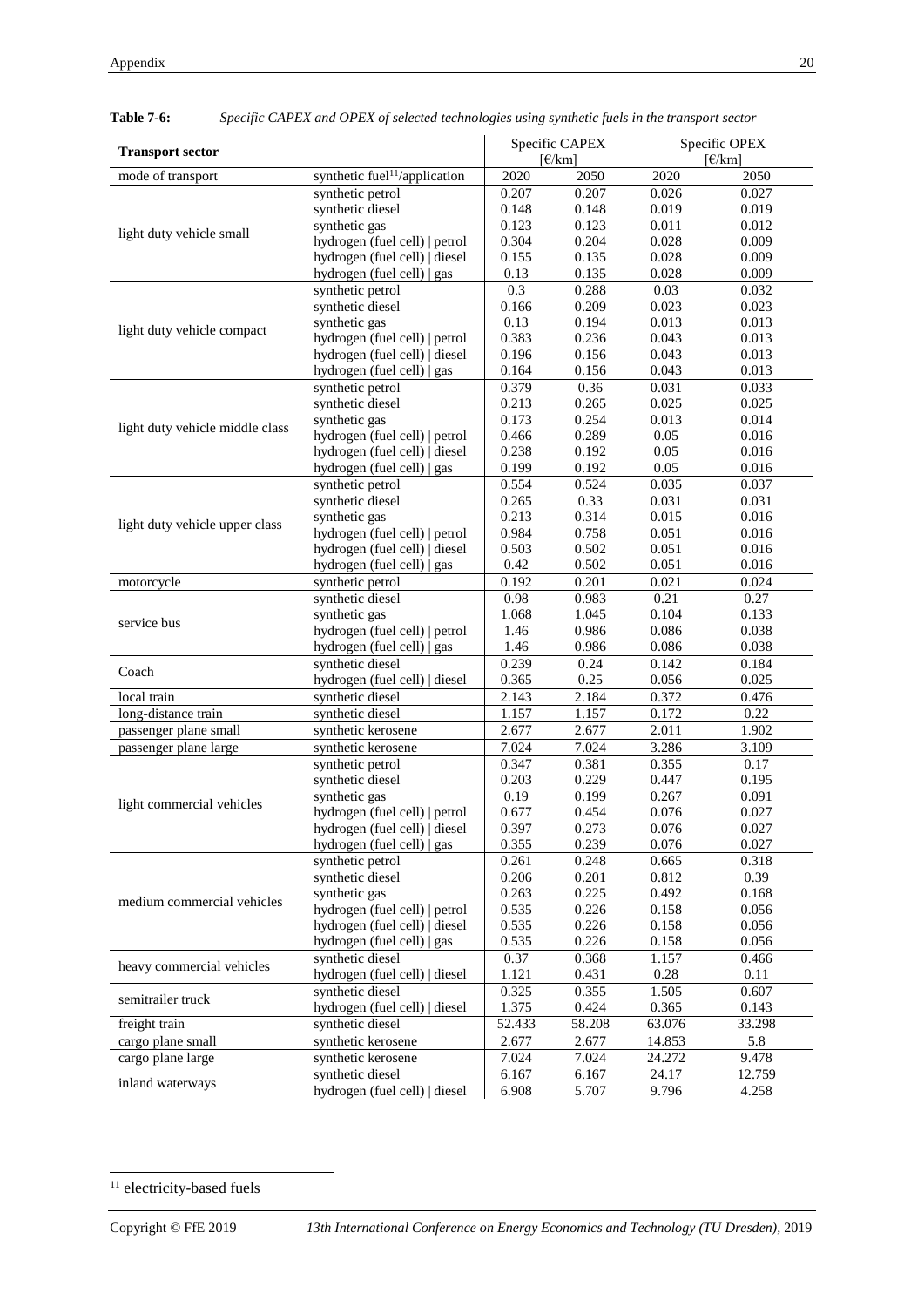| <b>Industry sector</b>                                      | Specific CAPEX<br>FE/t    |                           | Specific OPEX<br>FE/t |               |  |
|-------------------------------------------------------------|---------------------------|---------------------------|-----------------------|---------------|--|
| Production process using synfuels                           | 2050<br>2020              |                           | 2020                  | 2050          |  |
| Primary Steel production                                    | 153                       | 153                       | 610                   | 269           |  |
| Cement production                                           | $+106 \text{ } \infty$ /t | $+106 \text{ } \infty$ /t | 61                    | 33            |  |
| Lime production                                             | not specified             | not specified             | 185                   | 80            |  |
| Other Industry (gas consumption $>$ 500 °C)                 | <b>TOTEX</b>              |                           |                       |               |  |
| Other industrial production processes using synfuels        | 2020                      |                           | 2050                  |               |  |
| Other industry                                              |                           | not specified             | not specified         |               |  |
| Other industry without steel, cement and lime<br>production | not specified             |                           |                       | not specified |  |

**Table 7-7:** *Specific CAPEX and OPEX of selected technologies using synthetic fuels in the industry sector*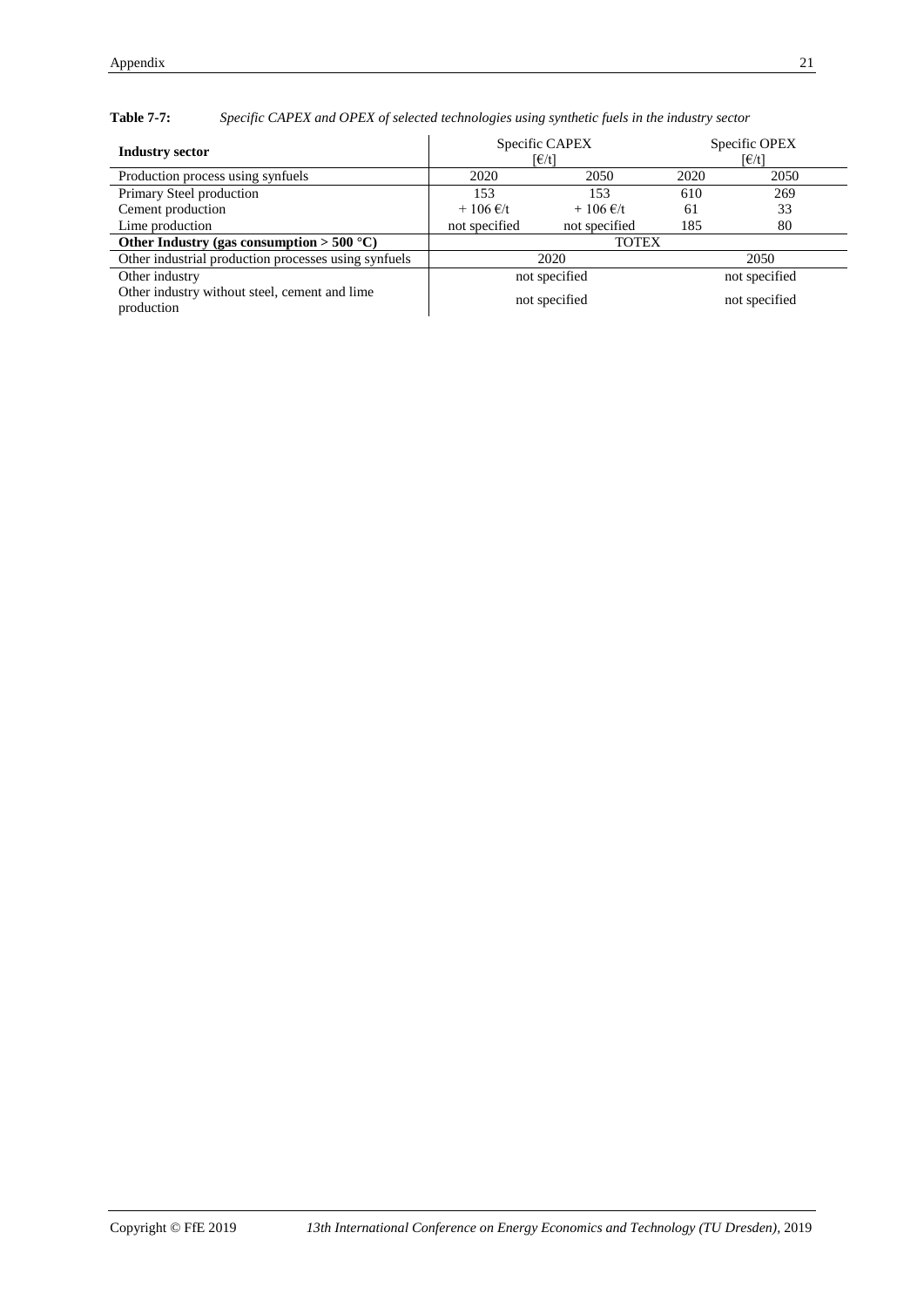# *Appendix B.3: Electrified technologies/applications*

**Table 7-8:** *Specific CAPEX and OPEX of selected technologies using electricity in the household sector*

| Household sector |              | Specific CAPEX<br>$\lceil \frac{\epsilon}{b} \rceil$ |         | Specific OPEX<br>[€/bldg] |         |         |
|------------------|--------------|------------------------------------------------------|---------|---------------------------|---------|---------|
| building type    | building age | electricity/application                              | 2020    | 2050                      | 2020    | 2050    |
| detached house   | < 1994       | air heat pump                                        | 2 6 4 3 | 2 2 9 8                   | 369     | 263     |
|                  | $\geq$ 1995  |                                                      | 2 2 2 0 | 1992                      | 227     | 160     |
| apartment        | < 1994       | air heat pump                                        | 3673    | 3 1 7 8                   | 715     | 506     |
| house small      | >1995        |                                                      | 3 3 9 9 | 3 1 3 1                   | 485     | 340     |
| apartment        | < 1994       | air heat pump                                        | 5 1 0 5 | 4 3 9 6                   | 1 1 6 4 | 811     |
| house middle     | $\geq$ 1995  |                                                      | 4 7 2 2 | 4 4 5 3                   | 840     | 595     |
| apartment        | < 1994       |                                                      | 12 064  | 10 3 34                   | 2 5 0 5 | 1733    |
| house large      | >1995        | air heat pump                                        | 11 576  | 10 255                    | 1687    | 1 1 2 7 |

**Table 7-9:** *Specific CAPEX and OPEX of selected technologies using electricity in the transport sector*

| <b>Transport sector</b>         |                                        |        | Specific CAPEX<br>$E/km$ ] |       | Specific OPEX<br>$E/km$ ] |
|---------------------------------|----------------------------------------|--------|----------------------------|-------|---------------------------|
| Application                     | electricity <sup>12</sup> /application | 2020   | 2050                       | 2020  | 2050                      |
|                                 | electric   petrol                      | 0.296  | 0.206                      | 0.006 | 0.004                     |
| light duty vehicle small        | electric   diesel                      | 0.151  | 0.137                      | 0.006 | 0.004                     |
|                                 | electric   gas                         | 0.126  | 0.137                      | 0.006 | 0.004                     |
|                                 | electric   petrol                      | 0.349  | 0.228                      | 0.008 | 0.006                     |
| light duty vehicle compact      | electric   diesel                      | 0.178  | 0.151                      | 0.008 | 0.006                     |
|                                 | electric   gas                         | 0.149  | 0.151                      | 0.008 | 0.006                     |
|                                 | electric   petrol                      | 0.409  | 0.274                      | 0.01  | 0.007                     |
| light duty vehicle middle class | electric   diesel                      | 0.209  | 0.182                      | 0.01  | 0.007                     |
|                                 | electric $\vert$ gas                   | 0.175  | 0.182                      | 0.01  | 0.007                     |
|                                 | electric   petrol                      | 1.068  | 0.784                      | 0.01  | 0.007                     |
| light duty vehicle upper class  | electric   diesel                      | 0.545  | 0.519                      | 0.01  | 0.007                     |
|                                 | electric   gas                         | 0.456  | 0.519                      | 0.01  | 0.007                     |
| motorcycle                      | electric   petrol                      | 0.172  | 0.166                      | 0.004 | 0.003                     |
| service bus                     | electric   diesel                      | 1.24   | 1.123                      | 0.034 | 0.027                     |
|                                 | electric   gas                         | 1.24   | 1.123                      | 0.034 | 0.027                     |
| Coach                           | electric   diesel                      | 0.35   | 0.316                      | 0.025 | 0.02                      |
| local train                     | electric   diesel                      | 1.679  | 1.679                      | 0.18  | 0.141                     |
| long-distance train             | electric   diesel                      | 6.991  | 6.991                      | 2.553 | 2.004                     |
|                                 | electric   petrol                      | 0.421  | 0.364                      | 0.015 | 0.009                     |
| light commercial vehicles       | electric   diesel                      | 0.246  | 0.219                      | 0.015 | 0.009                     |
|                                 | electric   gas                         | 0.221  | 0.191                      | 0.015 | 0.009                     |
|                                 | electric   petrol                      | 0.433  | 0.304                      | 0.038 | 0.026                     |
| medium commercial vehicles      | electric   diesel                      | 0.433  | 0.304                      | 0.038 | 0.026                     |
|                                 | electric   gas                         | 0.433  | 0.304                      | 0.038 | 0.026                     |
| heavy commercial vehicles       | electric   diesel                      | 0.71   | 0.454                      | 0.053 | 0.038                     |
| semitrailer truck               | electric   diesel                      | 0.623  | 0.431                      | 0.068 | 0.049                     |
| freight train                   | electric   diesel                      | 80.891 | 80.891                     | 3.484 | 2.734                     |

**Table 7-10:** *Specific CAPEX and OPEX of selected technologies using electricity in the industry sector*

| Industry sector                        | Specific CAPEX<br>l€/t |        | Specific OPEX<br>[€/t |      |  |
|----------------------------------------|------------------------|--------|-----------------------|------|--|
| Production processes using electricity | 2020                   | 2050   | 2020                  | 2050 |  |
| Secondary steel production             |                        | $\sim$ | 28                    | ∸    |  |

 $12$  OPEX normalized to the annual mileage of the conventional FEC, e.g. petrol, diesel or gas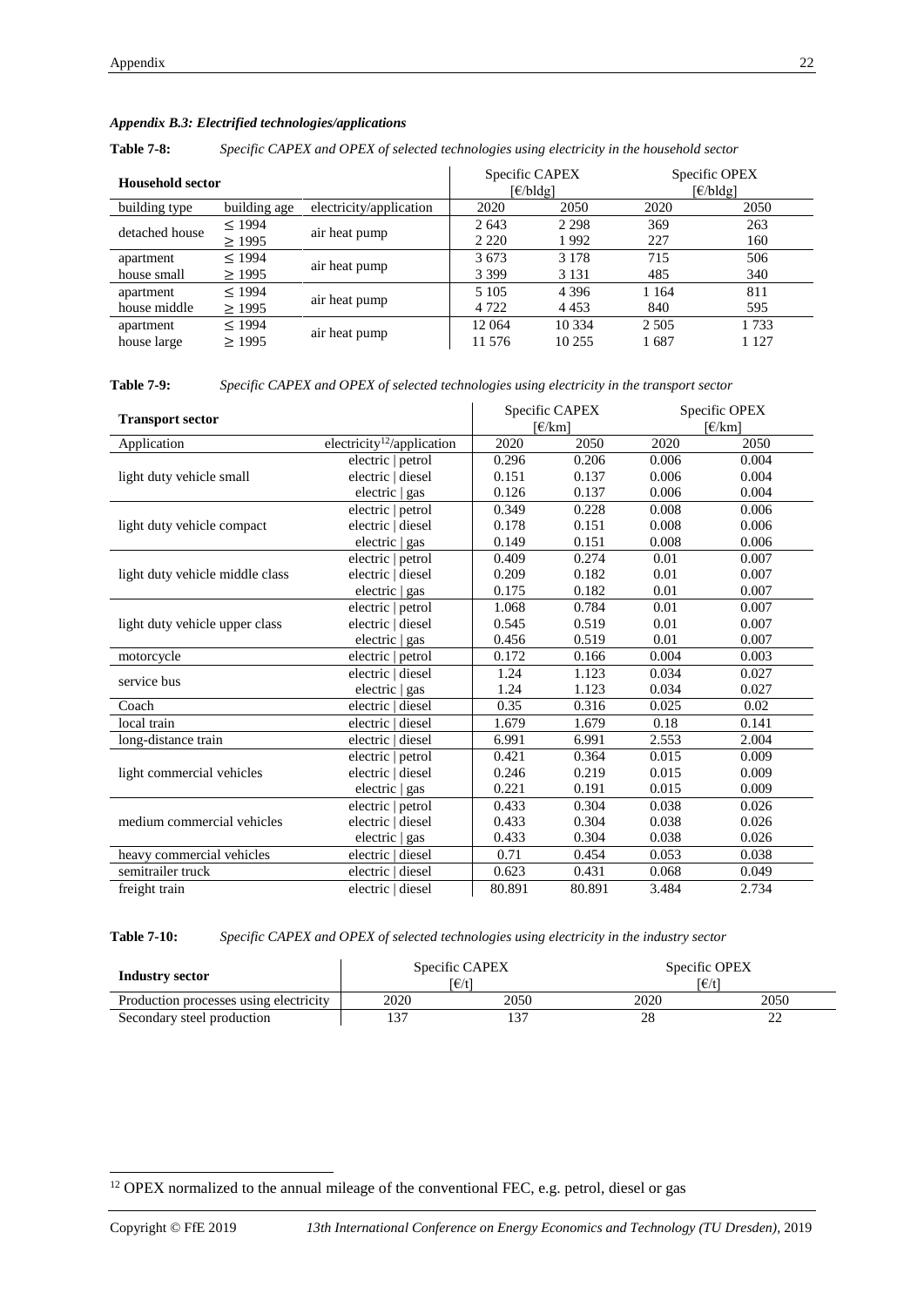| <b>Household sector</b>   |                 | Specific consumption<br>[MWh/bldg] |        | Number of buildings (bldg)<br>[bldg] |             |           |
|---------------------------|-----------------|------------------------------------|--------|--------------------------------------|-------------|-----------|
| building type             | building<br>age | fossil fuel/application            | 2020   | 2050                                 | 2020        | 2050      |
|                           |                 | oil boiler                         | 23.8   | 23.82                                | 2 117 454   | 877 105   |
| detached house            | $\leq$ 1994     | gas boiler                         | 23.48  | 23.5                                 | 2 9 9 1 8 6 | 2 347 690 |
|                           | >1995           | oil boiler                         | 15.48  | 14.97                                | 162 294     | 85778     |
|                           |                 | gas boiler                         | 15.37  | 15.05                                | 772 807     | 603 417   |
| apartment<br>house small  | $\leq$ 1994     | oil boiler                         | 47.02  | 46.77                                | 297 448     | 128 224   |
|                           |                 | gas boiler                         | 46.63  | 46.34                                | 909 638     | 743 166   |
|                           | $\geq$ 1995     | oil boiler                         | 33.19  | 33.1                                 | 38 409      | 23 947    |
|                           |                 | gas boiler                         | 32.97  | 32.92                                | 225 642     | 214 776   |
| apartment<br>house middle |                 | oil boiler                         | 79.3   | 77.95                                | 114 949     | 49486     |
|                           | $\leq$ 1994     | gas boiler                         | 78.62  | 77.23                                | 353 310     | 28 8239   |
|                           |                 | oil boiler                         | 59.4   | 61.38                                | 12 945      | 8 1 5 0   |
|                           | $\geq$ 1995     | gas boiler                         | 59.01  | 59.99                                | 76 020      | 72 551    |
| apartment                 |                 | oil boiler                         | 173.72 | 170.55                               | 27 634      | 11884     |
|                           | $\leq$ 1994     | gas boiler                         | 172.27 | 169.01                               | 85 213      | 69 442    |
| house large               |                 | oil boiler                         | 122.1  | 122.17                               | 3 5 5 3     | 2 1 5 0   |
|                           | $\geq$ 1995     | gas boiler                         | 121.37 | 121.4                                | 20 866      | 19519     |

# **Appendix C: Specific conventional energy consumption for the different sectors, technologies and applications**

# **Table 7-11:** *Specific fossil final energy consumption of applications in the household sector*

## **Table 7-12. Specific fossil final energy consumption of applications in the transport sector**

| <b>Transport sector</b>         |                         | Specific consumption<br>[kWh/km] |        | Annual cumulated mileage<br>[Mio. km] |         |
|---------------------------------|-------------------------|----------------------------------|--------|---------------------------------------|---------|
| mode of transport               | fossil fuel/application | 2020                             | 2050   | 2020                                  | 2050    |
|                                 | petrol                  | 0.51                             | 0.43   | 69 861                                | 16991   |
| light duty vehicle small        | diesel                  | 0.42                             | 0.33   | 83 343                                | 52 5 28 |
|                                 | gas                     | 0.49                             | 0.41   | 2551                                  | 31 111  |
|                                 | petrol                  | 0.59                             | 0.49   | 69 724                                | 16958   |
| light duty vehicle compact      | diesel                  | 0.51                             | 0.4    | 83 180                                | 52 4 25 |
|                                 | gas                     | 0.57                             | 0.48   | 2 5 4 6                               | 31 050  |
|                                 | petrol                  | 0.61                             | 0.51   | 40 229                                | 9784    |
| light duty vehicle middle class | diesel                  | 0.54                             | 0.42   | 47 993                                | 30 248  |
|                                 | gas                     | 0.59                             | 0.5    | 1 4 6 9                               | 17915   |
|                                 | petrol                  | 0.68                             | 0.57   | 86 264                                | 20 981  |
| light duty vehicle upper class  | diesel                  | 0.66                             | 0.51   | 102 912                               | 64 862  |
|                                 | gas                     | 0.66                             | 0.56   | 3 1 5 0                               | 38 4 16 |
| motorcycle                      | petrol                  | 0.41                             | 0.38   | 18 013                                | 8 8 0 2 |
| service bus                     | diesel                  | 4.53                             | 4.56   | 2736                                  | 1586    |
|                                 | gas                     | 4.6                              | 4.72   | 100                                   | 590     |
| coach                           | diesel                  | 3.06                             | 3.11   | 482                                   | 279     |
| local train                     | diesel                  | 8.03                             | 8.03   | 386                                   | 374     |
| long-distance train             | diesel                  | 3.71                             | 3.71   | 36                                    | 36      |
| passenger plane small           | kerosene                | 43.15                            | 31.92  | 138                                   | 145     |
| passenger plane large           | kerosene                | 70.51                            | 52.16  | 898                                   | 912     |
|                                 | petrol                  | 1.03                             | 0.93   | 1 2 4 9                               | 220     |
| light commercial vehicles       | diesel                  | 1.3                              | 1.07   | 51 508                                | 58 848  |
|                                 | gas                     | 1.22                             | 1.03   | 984                                   | 3 4 3 5 |
|                                 | petrol                  | 1.93                             | 1.75   | 6                                     | 6       |
| medium commercial vehicles      | diesel                  | 2.36                             | 2.15   | 3 4 8 5                               | 3618    |
|                                 | gas                     | 2.25                             | 1.89   | 3                                     | 3       |
| heavy commercial vehicles       | diesel                  | 3.36                             | 2.56   | 5 8 2 1                               | 6 0 4 2 |
| semitrailer truck               | diesel                  | 4.37                             | 3.34   | 19418                                 | 16821   |
| freight train                   | diesel                  | 183.24                           | 183.24 | 6                                     | 6       |
| cargo plane small               | kerosene                | 43.15                            | 31.92  | 7                                     | 13      |
| cargo plane large               | kerosene                | 70.51                            | 52.16  | 627                                   | 1 1 6 8 |
| inland waterways                | diesel                  | 70.21                            | 70.21  | 45                                    | 47      |